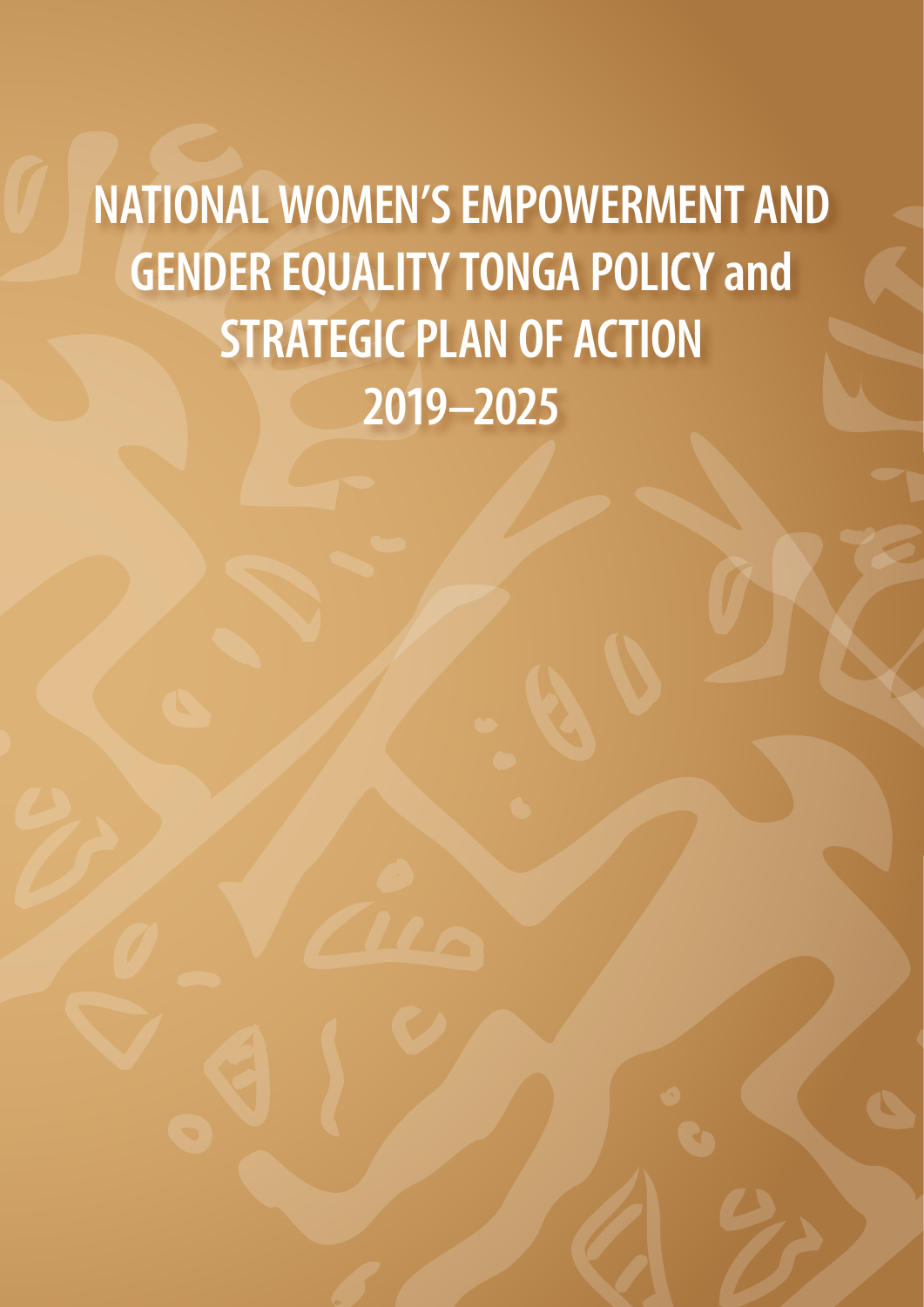

# NATIONAL WOMEN'S EMPOWERMENT AND GENDER EQUALITY TONGA POLICY and STRATEGIC PLAN OF ACTION 2019–2025

Prepared by the Ministry of Internal Affairs, Women's Affairs Division, Government of the Kingdom of Tonga



Pacific Community Fiji, Suva, 2019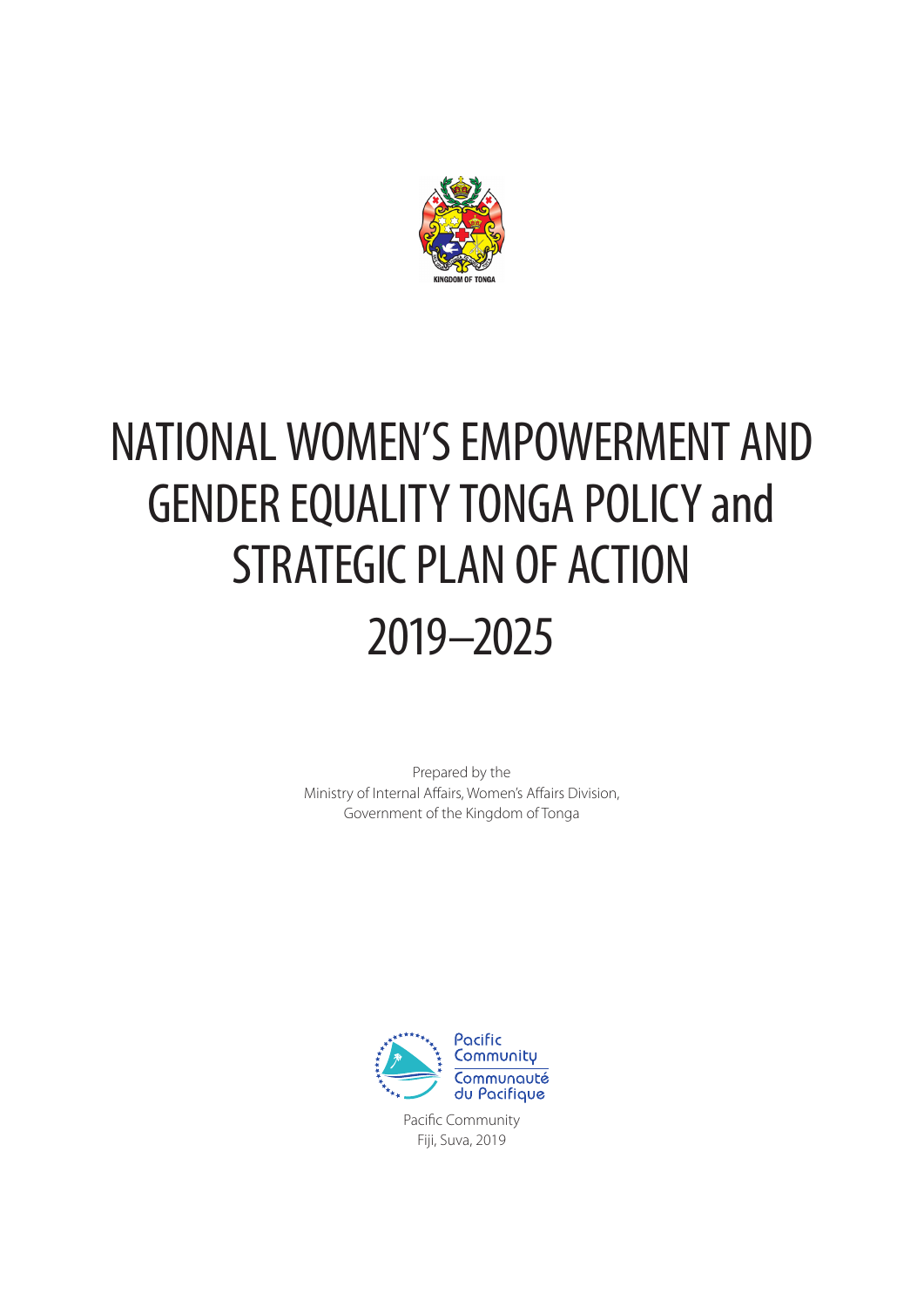© Pacific Community (SPC), The Kingdom of Tonga Ministry of Internal Affairs 2019

All rights for commercial/for profit reproduction or translation, in any form, reserved. SPC and the Kingdom of Tonga Ministry of Internal Affairs authorise the partial reproduction or translation of this material for scientific, educational or research purposes, provided that SPC, the Kingdom of Tonga Ministry of Internal Affairs and the source document are properly acknowledged. Permission to reproduce the document and/or translate in whole, in any form, whether for commercial/for profit or non-profit purposes, must be requested in writing. Original SPC artwork may not be altered or separately published without permission.

> Original text: English Pacific Community Cataloguing-in-publication data

National Women's Empowerment and Gender Equality Tonga policy and strategic plan of action: 2019–2025 / prepared by the Ministry of Internal Affairs, Women's Affairs Division, Government of the Kingdom of Tonga

- 1. Gender Tonga.
- 2. Women Tonga.
- 3. Gender mainstreaming Tonga.

I. Title II. Tonga III. Pacific Community

305. 3099612 AACR2

ISBN: 978-982-00-1175-5

Prepared for publication at SPC's Suva Regional Office, Private Mail Bag, Suva, Fiji, 2019 www.spc.int | spc@spc.int

Printed by Office Equipment Ltd., Nukualofa, Tonga, 2019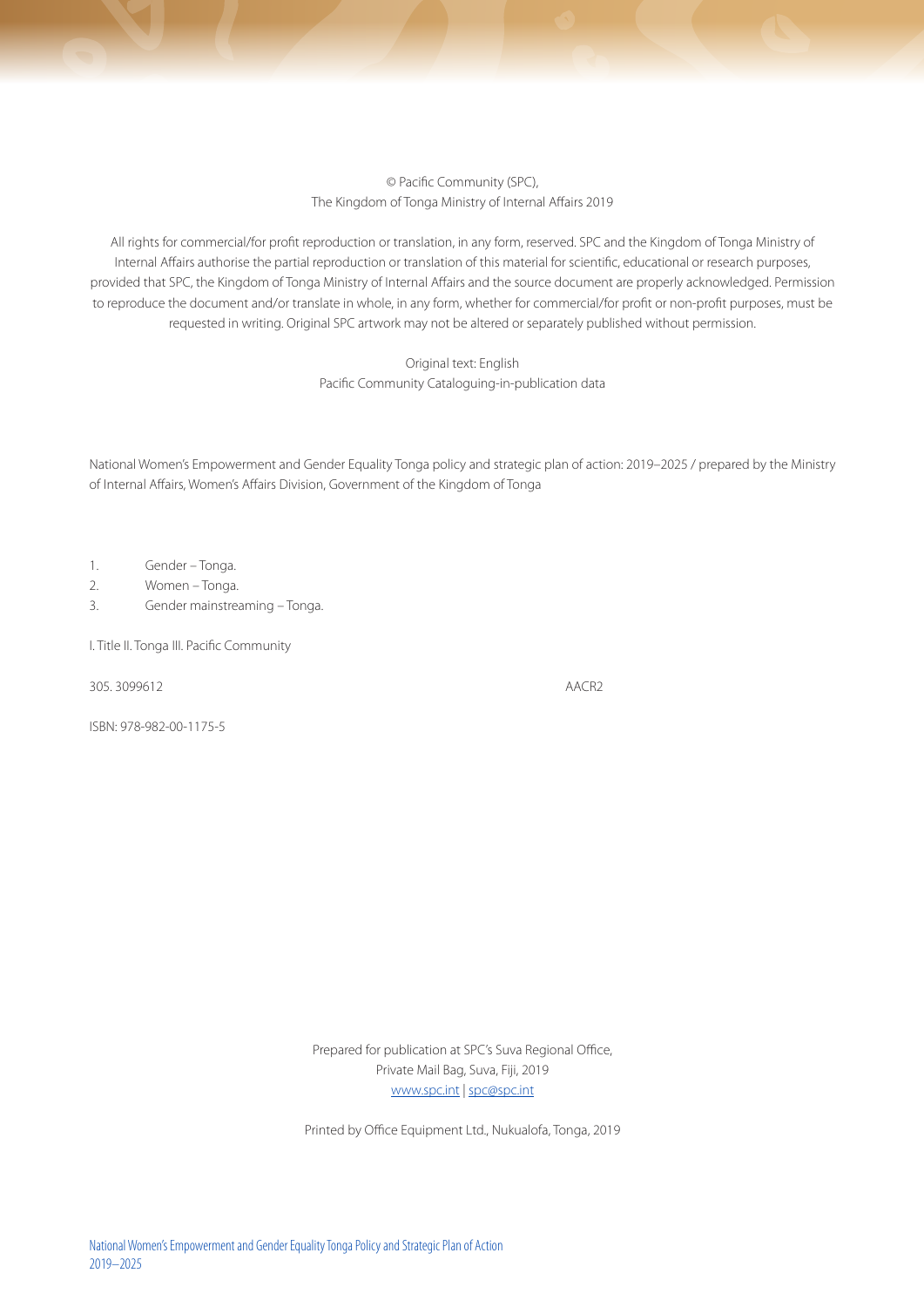# **TABLE OF CONTENTS**

| T.        |                                                                                                                                                      |  |
|-----------|------------------------------------------------------------------------------------------------------------------------------------------------------|--|
| Ш.        |                                                                                                                                                      |  |
| III.      |                                                                                                                                                      |  |
| IV.       |                                                                                                                                                      |  |
| А.        |                                                                                                                                                      |  |
| B.        |                                                                                                                                                      |  |
| C.        |                                                                                                                                                      |  |
| D.        |                                                                                                                                                      |  |
| Е.        |                                                                                                                                                      |  |
| V.        |                                                                                                                                                      |  |
| А.        |                                                                                                                                                      |  |
| <b>B.</b> |                                                                                                                                                      |  |
| C.        |                                                                                                                                                      |  |
| D.        |                                                                                                                                                      |  |
| Ε.        |                                                                                                                                                      |  |
| F.        |                                                                                                                                                      |  |
| G.        |                                                                                                                                                      |  |
| Η.        |                                                                                                                                                      |  |
|           |                                                                                                                                                      |  |
|           |                                                                                                                                                      |  |
|           | Enabling environment for mainstreaming gender across government policies, programmes, services, corporate budgeting<br>and monitoring and evaluation |  |
|           |                                                                                                                                                      |  |
|           | Families and communities prosper from gender equality                                                                                                |  |
|           |                                                                                                                                                      |  |
|           | Equitable access to economic assets and employment                                                                                                   |  |
|           |                                                                                                                                                      |  |
|           | Increased women's leadership and equitable political representation                                                                                  |  |
|           |                                                                                                                                                      |  |
|           | Create equal conditions to respond to natural disasters, environmental challenges and climate change                                                 |  |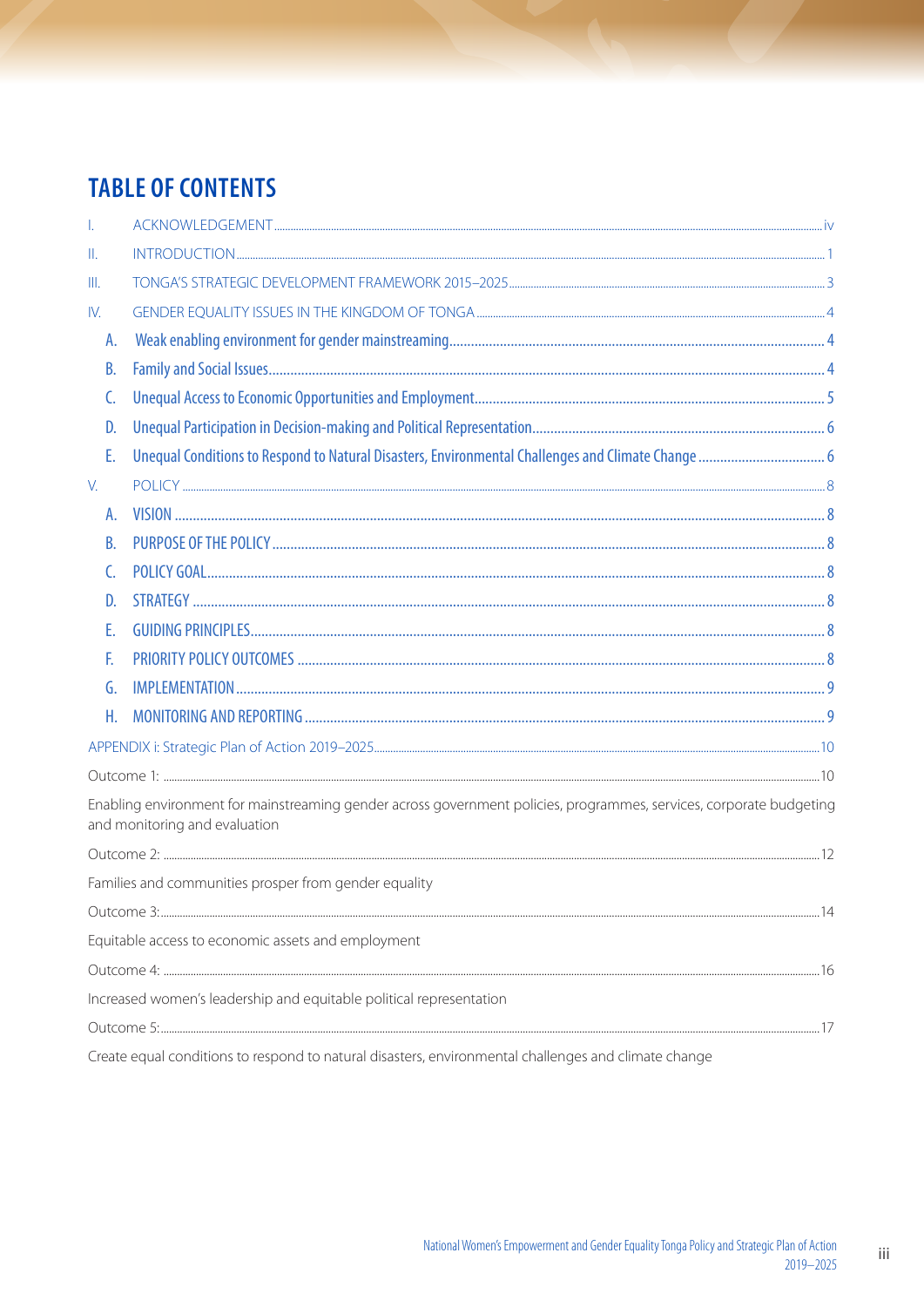# **I. ACKNOWLEDGEMENT**

The Women's Affairs Division (WAD) acknowledges and would like to recognise all stakeholders who have contributed information or attended consultations to share information, reports and data. Your contribution toward the review of the *2014–2018 National Policy on Gender and Development (GAD)* and your commitment to achieving the new GAD policy, now known as *Women's Empowerment and Gender Equality Tonga (WEGET) 2019–2025 policy*, is heartening.

Some specific government ministries and departments, development partners and civil society organisations (CSOs) have played important roles in achievements made to date with the policy, by applying their own gender policies to ensure gender equality and women's empowerment features in their projects and programmes regardless of whether these were for infrastructure, agriculture, family violence or other sectors. Indeed much of what has been achieved is a result of the commitments to gender mainstreaming within these sectors.

The Women's Affairs Division have also done an admirable job in coordinating and monitoring the implementation of the 2014–2018 policy through the collection of information and stakeholder meetings to exchange information.

Regional agencies that have contributed to the achievements of the policy include SPC, SPC-RRRT, UN Women, UNFPA, UNDP, IPPF and Pacific Women Shaping Pacific Development (Pacific Women). Support has been greatly appreciated and the Women's Affairs Division looks forward to continuing these partnerships and to forming new partnerships, which will be crucial to the next stage of progress on gender equality and women's empowerment in Tonga.

This document is a result of technical support from Pacific Women, a regional programme funded by the Government of Australia.

The Women's Affairs Division looks forward to building new partnerships with the sustained communication and cooperation that has led to this result as we collectively pursue gender equality into the future.

Ministry of Internal Affairs Women's Affairs Division P.O. Box 2395 Nuku'alofa Tonga Phone: +676 27145 / +676 27099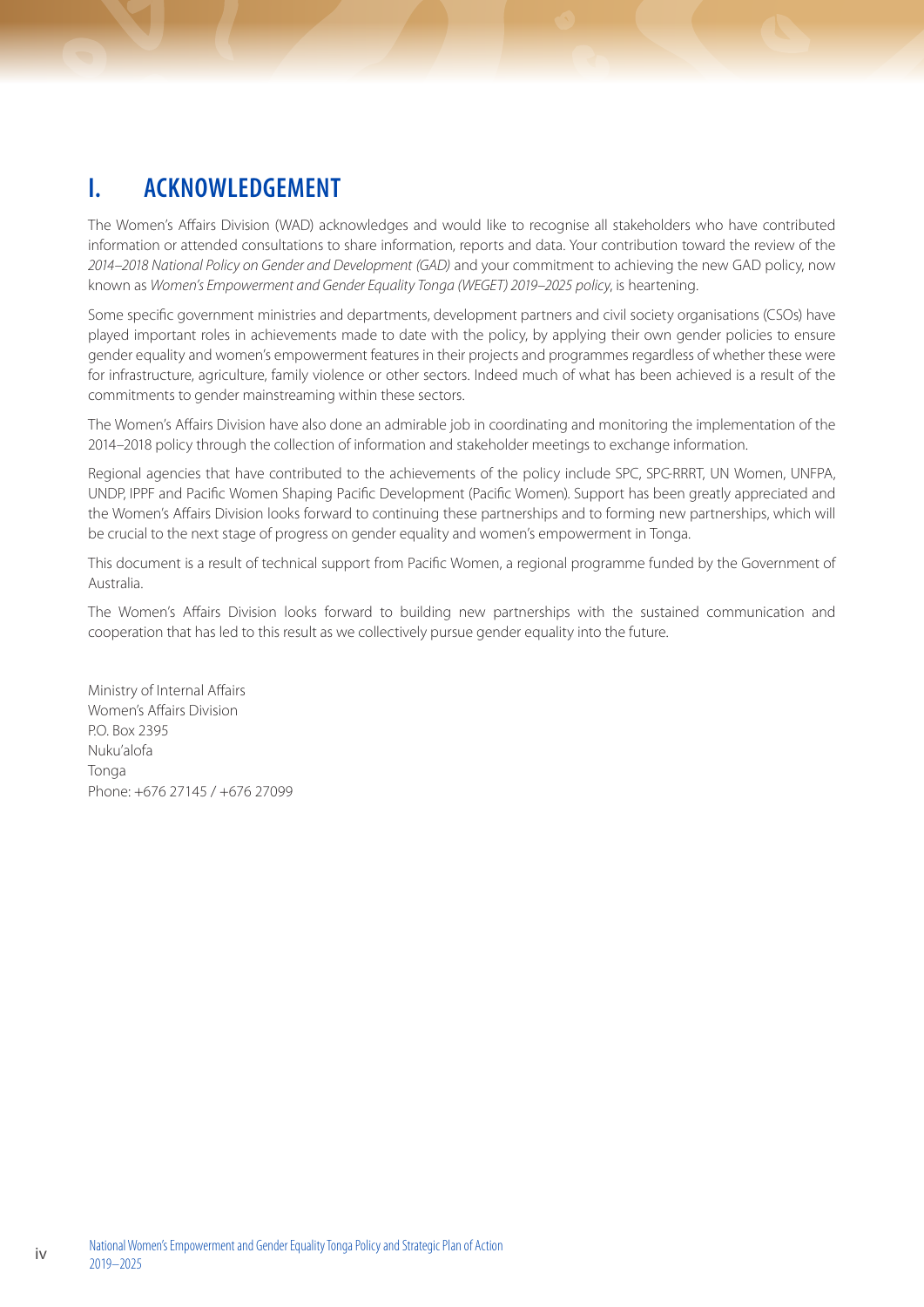# <span id="page-5-0"></span>**II. INTRODUCTION**

Since 2000, the goal of Tonga's *National Policy on GAD* has been gender equity by 2025. Social change of any kind cannot be rushed if it is to be long-lasting.

A common misperception is that gender refers only to women. However, the concept of gender denotes the roles girls and boys, women and men play in society that are constructions of social and cultural norms and attitudes. The roles are learned from culture and religion, families and friends, in schools and communities, and from the media and government. The roles are not locked in time and often change, along with social changes brought about by external influences, such as the Internet.

Gender equity is described as the quality of being fair. A gender equity approach ensures females and males have equal access to, and control over, the resources and benefits of development through targeted measures. Scholarships for girls are one example of an equity approach that contributes to all children, girls and boys, accessing school and equally benefiting from education opportunities. Increased gender equity is only one part of a strategy that contributes to gender equality.

Gender equality refers to the equal rights, responsibilities and opportunities of women and men and girls and boys. Equality does not mean that women and men will become the same but that women, men, girls and boys rights, responsibilities and opportunities will not depend on whether they are born male or female.

Gender mainstreaming is another part of that strategy. Mainstreaming is a process that addresses what an organisation does and how an organisation works. Gender mainstreaming means that all policies, programmes, as well as organisational and management processes, are designed, implemented, monitored and evaluated taking into account the different and relative needs and constraints of girls, boys, women, men, girls and boys with the aim of promoting equality.

Overprotection of our women and girls and respectful relations, for example, of wives to their husbands and children to their fathers, could be seen as subordination of women and could be argued as undermining the well-being of women and girls, of the family and community, and of Tonga's prosperity. Some Tongan men and women argue that there is no gender inequality in Tonga because women are revered in the culture. Tradition gives rank to the oldest female in the social sphere and on ceremonial occasions; however, it is the most senior male of the extended family who has the highest decision-making power.

The review of Tonga's *2014–2018 National Policy on GAD* has given us insight for progress and where the focus is required. The priority outcomes of Tonga's *2014–2018 National Policy on GAD*, remain relevant and applicable and as such have been recommended to continue for the new term of the Policy 2019–2025. The review however has identified a few minor changes:

- Priority outcome 5, which focused on those living with disabilities and other vulnerable populations, to cut across all priority outcomes;
- Priority outcome 6 becomes priority outcome 1 as mainstreaming gender is one of the main strategies that contributes to gender equality; and
- Minor amendments are made to the wording of some of the priority outcomes.

These changes however do not take away the quality of each priority outcome and the effect given to each one.

This document provides a summary and presents the reviewed policy statement on *GAD 2019–2025* for the Kingdom of Tonga. A *Strategic Action Plan 2019–2025* is annexed.

This Policy continues to promote the concept of producing development. The benefits of development should be distributed and made equitably accessible to everyone but, more importantly, the needs of all family members should be taken into consideration in the development process. Reports also show that empowering women to fully participate in economic life across all sectors throughout all levels of economic activity is not only right and fair, it makes good economic sense.<sup>1</sup> Generally, equitable societies and economies are more prosperous. Economic development stands to accelerate when opportunities for women are expanded mitigating the effects of any financial crisis.

<sup>1</sup> http://www.worldbank.org/mdgs/gender.html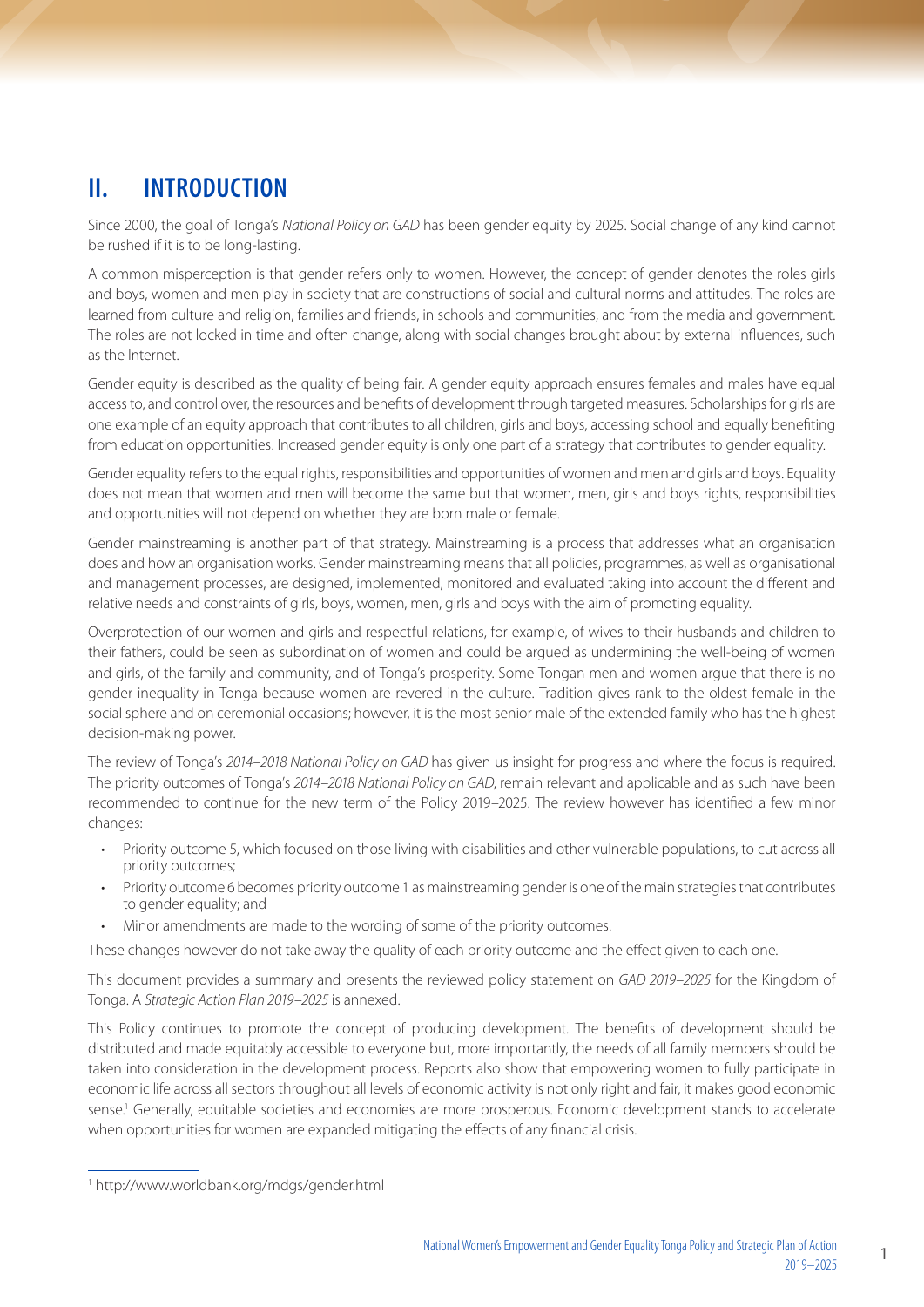<span id="page-6-0"></span>Tonga has committed to advancing gender equality and development at national, regional and international levels. At the regional level these include:

- *SPC Pacific Platform for Action on Gender Equality and Women's Human Rights 2018–2030*
- *Pacific Islands Forum Leaders GAD Equality*, 2012
- **The Pacific Plan and various Forum Communiqués**

At the Commonwealth:

Commonwealth Plan of Action for Gender Equality 2005–2015

Tonga is committed to the UN Sustainable Development Goals (SDGs) 2016 and to implementing a more inclusive, sustainable and empowered women and girls development agenda by strengthening its commitment to SDG 3 (Good Health and Wellbeing), 4 (Quality Education), 5 (Gender Equality), 10 (Reducing Inequalities), 13 (Climate Change), and 16 (Peace, Justice, Strong Institutions). Further to the following:

- SIDS Accelerated Modalities of Action Pathway 2014
- ▶ ILO Conventions 2016 (especially No. 100, No. 111, No. 156 and No. 183)
- United National General Assembly Special Session (UNGASS) on the Implementation of the Outcomes of the Platform for Action (Beijing +5), New York, June 2000; for the Beijing +10 Review, March 2005 and the Beijing +15 Reviews, March 2010
- UNGASS on the Implementation on the Outcomes of the World Summit for Social Development, May 2000
- UNGASS on the Implementation of the Outcomes of the International Conference on Population and Development (ICPD +5), Hague, February 1999
- Declaration and Platform for Action on the Fourth World Conference on Women, Beijing, China, 1995
- Declaration and Program of Action on the UN World Summit for Social Development, Copenhagen, Denmark, March 1995
- ▶ Convention on the Rights of the Child, 1995
- UN International Conference on Population and Development, Cairo, Egypt, 1994

The Government of Tonga has established national, regional and international commitments to gender equality, including: TSDF II, SDGs, PLGED. This policy further supports the government to achieve its commitments and reporting obligations (e.g. UPR, Forum Leaders Meetings).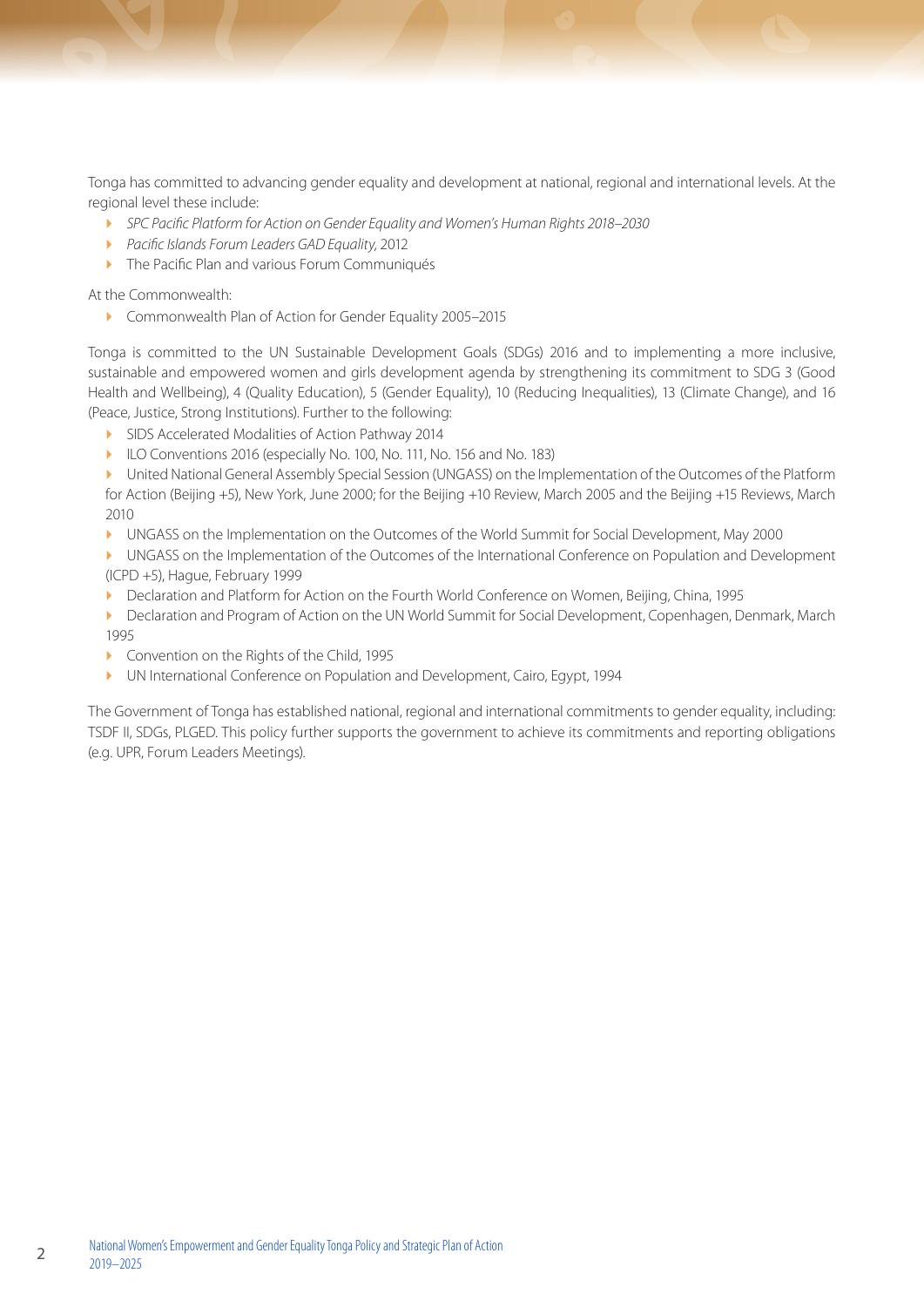# <span id="page-7-0"></span>**III. TONGA'S STRATEGIC DEVELOPMENT FRAMEWORK 2015–2025**

This Policy is consistent with *Tonga's Strategic Development Framework 2015–2025 (TSDF II)*, National Outcome 3 for 'a more inclusive, sustainable and empowering human development with gender equality'. This Policy is the mechanism for achieving the National Outcome and 'ensuring a more balanced and effective engagement by both men and women in decision-making and social, economic and political institutions'. TSDF II further supports this policy through: Outcome 2.1 improved collaborations with and support to CSOs and community groups; Outcome 2.2 closer partnership between government, churches and other stakeholders for community development; Outcome 2.3 more appropriate social and cultural practices; and Outcome 2.7 better care and support for vulnerable people, in particular the vulnerable and disabled.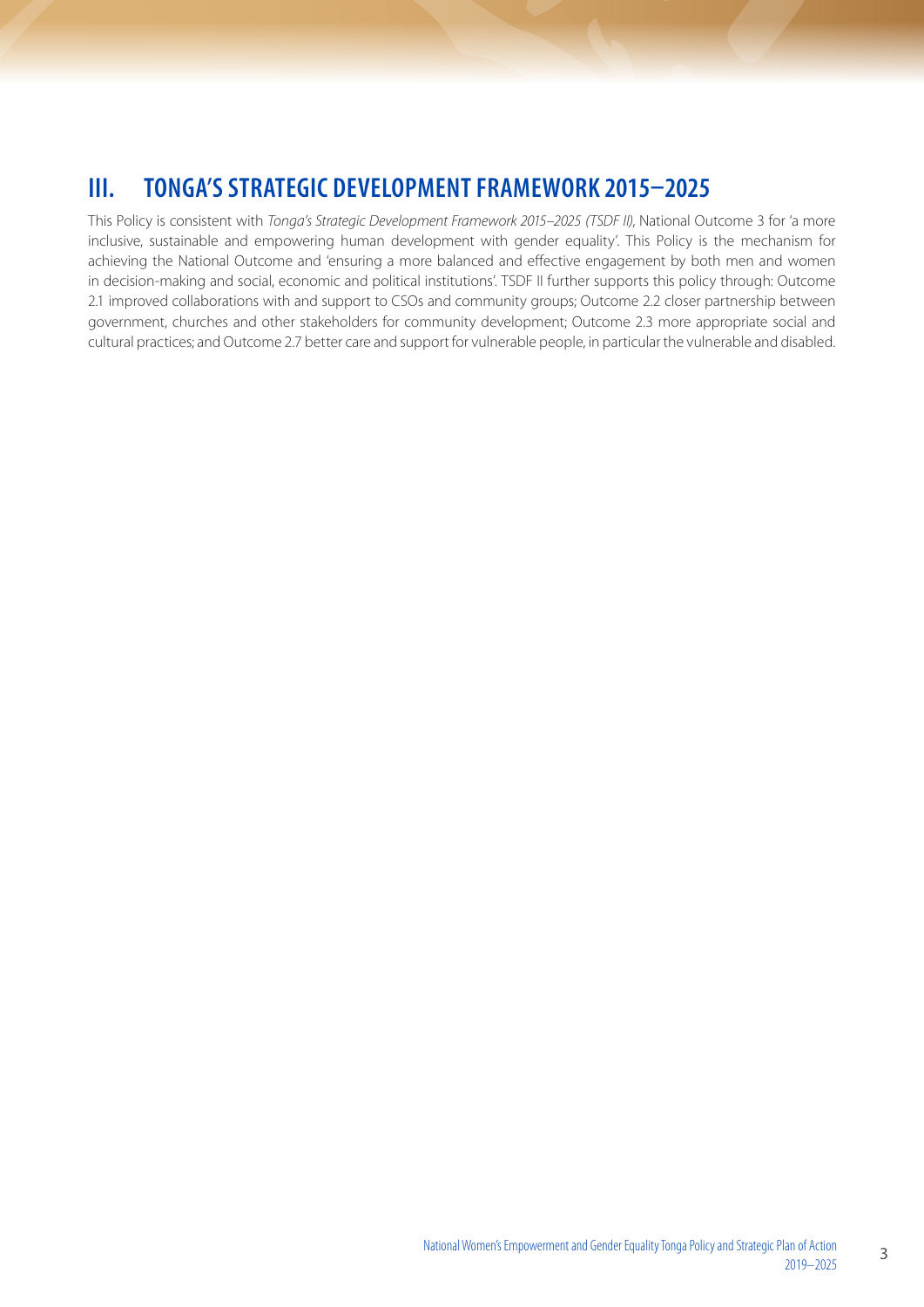# <span id="page-8-0"></span>**IV. GENDER EQUALITY ISSUES IN THE KINGDOM OF TONGA**

Long-term social change takes many years to be truly adopted by any population. The early findings of the review of the *2014–2018 National Policy on GAD* identified that the policy has relevance to the social well-being in Tonga and that work should continue until 2025, at which time another review could be undertaken to evaluate and measure the achievement of the vision of gender equity in Tonga by 2025. Tonga's traditional values and the promotion of family as the foundation of the society are still important to the general public and, as such, efforts will continue to preserve and promote them. One of the key findings following the review is that gender mainstreaming across the government was not well advanced by 2018. As a result, the values of gender equality are not yet well understood by society. Progress has mostly been through donorfunded projects like that of CC-DRM, GESI in NCDs and NGOs. Awareness on the *Policy and the Family Protection Act 2013* has been conducted throughout Tonga, including the Outer Islands by the Women's Affairs Division and relevant NGOs. The general consensus among key stakeholders to the policy however is that community awareness needs to continue as a way forward for making additional progress. Key international events celebrated at the national level during the year, like International Women's Day, White Ribbon Day and the 16 Days of Activism Against Gender-Based Violence campaigns, have been instrumental in promoting the priority outcomes of the policy. Despite that, lack of funding continues to be the bottleneck of progress and the spread and consistency of outreach, in particular to the Outer Islands.

The following issues have been identified as a result of the review of the *2014–2018 National Policy on GAD.* It is important to reiterate that these are not only women's issues but rather familial, social and economic concerns. They equally require the attention of the government and civil society as adequate resources continue to be required to address them.

## A. Weak enabling environment for gender mainstreaming

The TSDF II is well mapped to the SDGs, which has a specific goal for gender equality (Goal 5). Positively, alignment of finance policies and processes will follow including indicators in corporate plans. In a Stakeholder Forum in June 2016, where an informal mapping of gender activities took place, mainstreaming of gender was visible in projects being delivered by some of the government departments. Unfortunately, they were mainly made possible through external influence and funding (regional agencies and bilateral donors) and not as a result of national initiatives. Most NGOs, with the exception of churches, were seen to focus already on gender issues or had already incorporated gender mainstreaming into their work. These initiatives have flourished with the support of regional technical support from development partners both from regionally and internationally. A *Climate Financing and Risk Government Assessment Report* found that in the 17% of government policies mainstreamed: only 6% targeted actions on gender equality; 22% limited gender elements; and 44% was gender blind. Such findings impacted Tonga's accessing the Green Climate Fund. A *Gender Mainstreaming Handbook* has been developed since 2016 to assist with the mainstreaming of gender across government policies, programmes and services. There have been delays in completing this handbook, which held up training to build the capacity of government personnel and officials to mainstream gender. This has become a barrier to the effective mainstreaming of gender. Other factors that have impacted the weak enabling environment for gender mainstreaming included constant changes to the accountable ministers and delays in recruitment of CEOs. Further challenges include there being no gender budgets in corporate plans; Women's Affairs Division being understaffed and under resourced; lack of institutionalised data collection especially disaggregated data by relevant ministries; public service lacking awareness on mainstreaming gender and the capacities to do it; and town officers lacking basic understanding of gender. Taking into consideration the barriers to gender mainstreaming and the status to date, the *WEGET 2019–2025 policy* proposes key outputs and actions to strengthen the enabling environment, capacities and mechanisms for mainstreaming gender across the government.

## B. Family and Social Issues

The establishment of the *Family Protection Act 2013 (FPA)* is a milestone for Tonga as one of the mechanisms in addressing the rampant problem of domestic violence in the society. The FPA 2013 provides protection for all members of the family, more awareness in the justice sector through the establishment of the Family Protection Legal Aid Center (FPLAC) and also crisis support. Mobile psycho-social support is now available to women in Tongatapu and 'Eua over a number of villages, and necessary information is provided across both islands through NGOs. There is a 24/7 counselling helpline provided through the Women and Children's Crisis Center (WCCC). Reports from the two main service providers, WCCC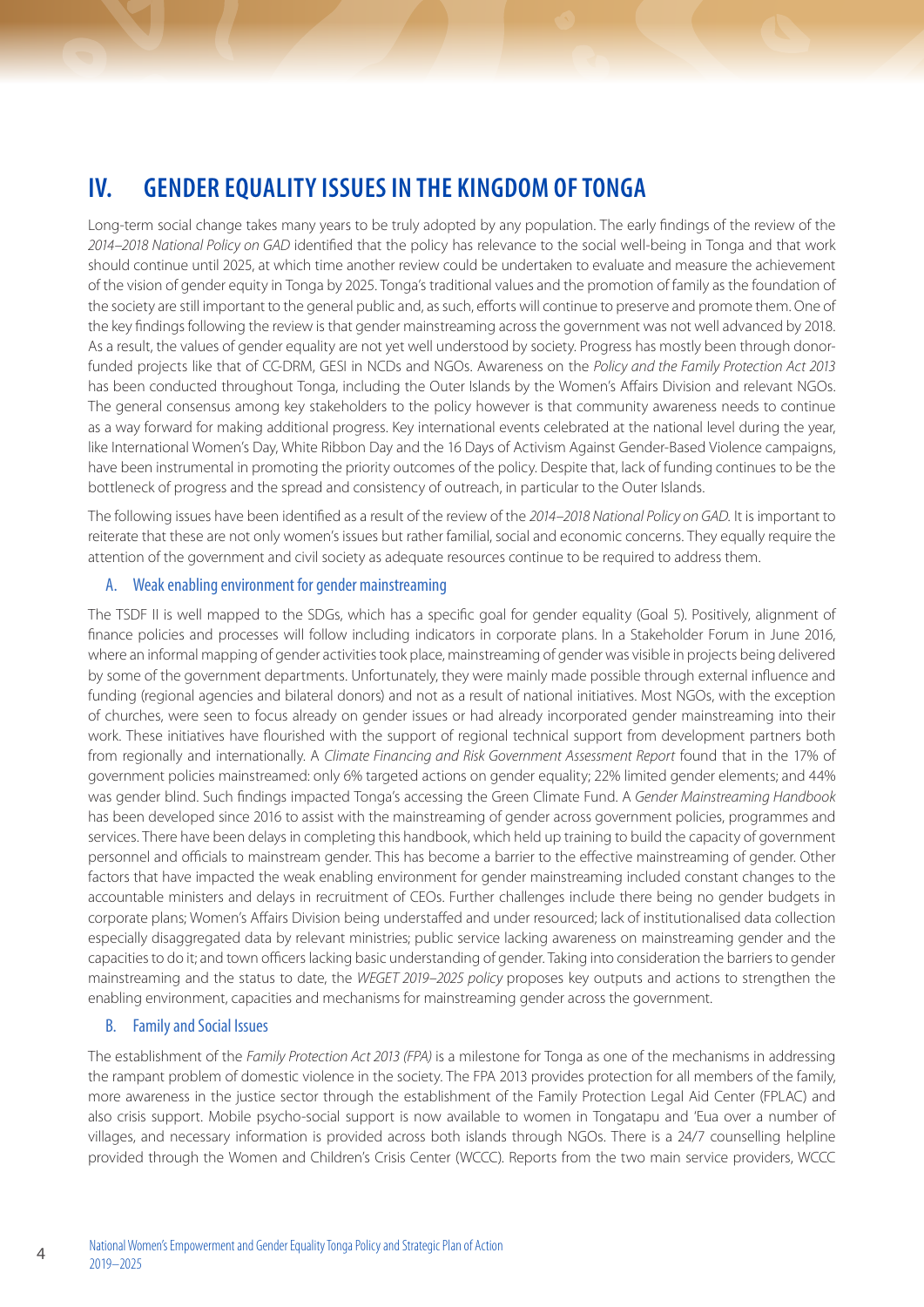<span id="page-9-0"></span>and Tonga National Center for Women and Children (TNCWC), indicate an increase in reported domestic violence cases in 2014–2016 since the FPA 2013 was enforced in 2014. In 2018, the FPLAC found that 20% of cases reported to them on domestic violence were not reported to the police as a result of trust issues or fear of being shamed. The reports indicate that women are still overwhelmingly the victims and that there has been an increase in sexual abuse of children. There is progress in developing an official referral network for service providers, which was previously a barrier in Tonga. While information is readily available, lack of action to complement the information distributed is weak. Joint stakeholder action plans are needed with effective communication. The church is also identified as an effective partner and has been invited to the table for collaborative discussion on the issue, and is now a member of the National Advisory Committee on Gender and Development (NACGAD).

Sexual reproductive health rights (SRHR) and Family Planning remain an issue. A 2012 report indicates an upward trend of sexually transmitted infections (STIs) with highest rates among young people, aged 15-19 years and 20-24 years. The DHS 2012 report found 13% of males and 8% of females engaged in sexual activity before the age of 18 years. This is reflective in the high teen pregnancy rate of 30/1000 reported, which the Ministry of Health is struggling to address. The impact on females compared to males are far worse, as teen pregnancies result in young women dropping out of school or being expelled, poverty, and limited opportunities for children of teenage mothers. In comparison, boys face fewer related consequences.

Barriers to SRHRs include discriminatory laws preventing women from having control over their own bodies. Further multiple stakeholders involving multiple plans, programmes and activities for implementation cause confusion, delay and unnecessary duplication in actions; and less time for implementing plans to produce the intended and desired outcomes.

The policy has provided key outputs and actions that could potentially address these identified family and social issues and the current barriers to development in these areas in Tonga.

#### C. Unequal Access to Economic Opportunities and Employment

The November 2016 Census found that just over half (53%) of the working age population (15+ years) have paid or voluntary work; however, men fulfilled 66% of roles while women fulfilled 41%. By contrast, the 2011 Census found that 52% of the working age population had paid or voluntary work, made up of 63% of eligible males and 42% of eligible females. While the active population percentage has improved by 1% in the intervening five years, females have dropped back by 1% and males have improved by 3%. These shifts are marginal, but the figures indicate that, overall, women have not made gains in paid employment in the past five years. Added to that is the unemployment rate (actively seeking work). In 2011, women and men were close to evenly represented in the unemployed figure but, in 2016, women made up 75% of the unemployed. These results suggest that there may be systemic and social barriers to women's equal employment opportunities and to achieving equality in the workforce. More effort is required by the public and the private sectors to ensure that activities to improve the Tongan economy benefit women and men equally. In particular, the private sector could do more to engage women, as it employees twice as many men as women.

The *Employment Relations Bill (ERB)* 2013 has been the subject of national consultations for five years. There is optimism that the Bill will go to cabinet in 2019. In the meantime, there is no protection from workplace harassment, including sexual harassment, and parental leave is only mandatory for the public sector (12 weeks for mothers and one week for fathers); however, most NGOs and some private sector organisations have their own policies and provisions in place.

Stakeholders reported that the most pressing need of Tongan women for economic empowerment is access to micro loans. The Tonga Development Bank (TDB) offers 1% interest agricultural loans to women and men, but these loans are mostly allocated to commercial farmers, leaving nothing for small farmers or women in agriculture. Historically, women report that they have not fared well with this scheme. TDB also has a 4% and an 8% interest loan programme for women's groups, including on the Outer Islands. The Social Protection and Disability Division of the Ministry of Internal Affairs (MIA) runs a disability benefit scheme and a social pension scheme and was reported to be providing a loan scheme to people living with disabilities. Various agencies are providing business skills and other vocational training. An August 2018 report showed that, since May 2017, the Tonga Skills programme has delivered 117 trainings to 2,665 clients of whom 67% were women and 67 individuals identified as having a disability. Half of the trainings were delivered in the outer islands. Focus areas included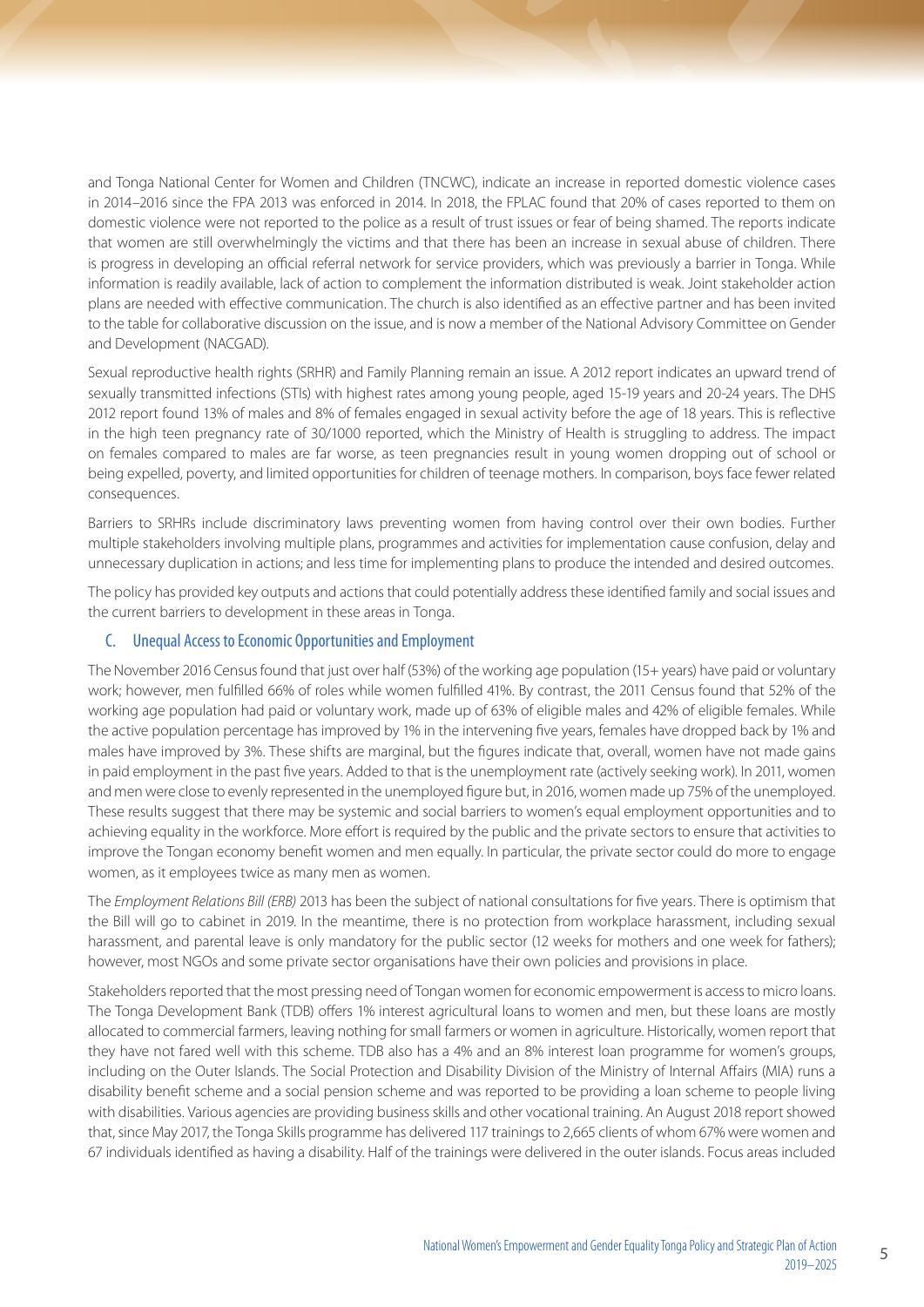<span id="page-10-0"></span>tourism, agriculture and fisheries, construction and handcrafts or handicrafts. This is a positive new development.

The right policy environment is not in place for gender equality and corporate plans do not facilitate progress for women. Systematic barriers are evident with respect to women's access to employment in the public sector and even more so in the private sector. Access to land is a major barrier along with social norms that discriminate on resource ownership. The discriminatory practices and lack of flexibility in financial institutions set back women farmers and entrepreneurs.

This policy looks at addressing these through the revised key outputs and actions under the Strategic Action Plan.

#### D. Unequal Participation in Decision-making and Political Representation

Candidate training for women, including practice parliaments, were held in the lead up to both the 2014 and 2017 national elections. In 2014, no women were elected; however, a by-election in 2016 resulted in one woman entering parliament. In 2017, that woman was returned and one other woman elected. Two women out of 26 positions equates to 7.7% representation. Candidate training was also provided prior to the 2016 local government elections, which resulted in one woman elected as a district officer out of 23 positions (4%) and one woman elected as a town officer out of 156 positions (0.6%). A Women's Coalition met regularly to advocate in favour of progress on a Temporary Special Measures (TSM) Bill to reserve seats for women in parliament and had made a submission to cabinet in 2017 to which no decision has been made to date. Advocacy will continue in order to move the bill forward. Women candidates received only 14% of votes at the 2017 national election. Some stakeholders felt that mistrust is one reason for the lack of support but there are other cultural reasons. Increased civic education may assist to balance understanding among voters of how women complement and strengthen the political process. There were also suggestions from stakeholders to amend the District and Town Officers Act (1988) and for WAD to be included in amendment discussions and consultations.

Generally, women are under-represented on national boards, commissions and other decision-making bodies. In some villages, women chair community development committees but, in other villages, women only influence the women's committee and subcommittees, like the women's agriculture committee. In some villages, neither women nor young people are represented on the village development committee and by extension on the district development committee, which is made up of representatives of village development committees. The Community Development Plan (CDP) process identified village women's practical priorities but women's strategic needs, such as the inclusion of women's concerns in village development committees, were not explored. More community awareness is required that includes improving women's knowledge of the roles of committees and why women should have a voice.

Some of the barriers that have been identified include a lack of recognition of women's leadership abilities. There is lack of support for women in politics and also lack of campaigning funds. The district and town officer legislation requires amending and continuous leadership training are also needed.

The Policy proposes key outputs and actions to break down the barriers that have been identified and further balance out the imbalances that are obvious under this specific issue.

## E. Unequal Conditions to Respond to Natural Disasters, Environmental Challenges and Climate Change

Activity on disaster risk management and climate change has stepped up in the past four years as a result of regional donor programmes operating out of the Ministry of Meteorology, Energy, Information, Disaster Management, Environment, Climate Change and Communications (MEIDECC) and MIA Local Government and Community Development (LG&CD), including the Safety and Protection Cluster. These programmes acknowledge that women and the vulnerable are overwhelmingly the hardest hit by natural disasters and climate events and play an important role in environmental management. Mainstreaming gender has been an effective strategy used by relevant projects specifically targeted to address the issues that are associated under this heading. Examples include gender being incorporated into the *Joint National Action Plan (JNAP II) on Climate Change*; the Green Climate Fund which is reserved for women's projects and organisations; Pacific Risk Resilience Program (PRRP); Outer Islands Renewable Energy Project (OIREP); Nuku'alofa Urban Development Sector Planning (NUDSP) gender action plans; and the multi-year community-based Climate Change and Disaster Risk Management (CC-DRM). The responses following tropical Cyclone Gita, which devastated Tonga in early 2018, have also been incredible. For example, the WASH Cluster has provided women, children and elderly disabled person's access to clean water and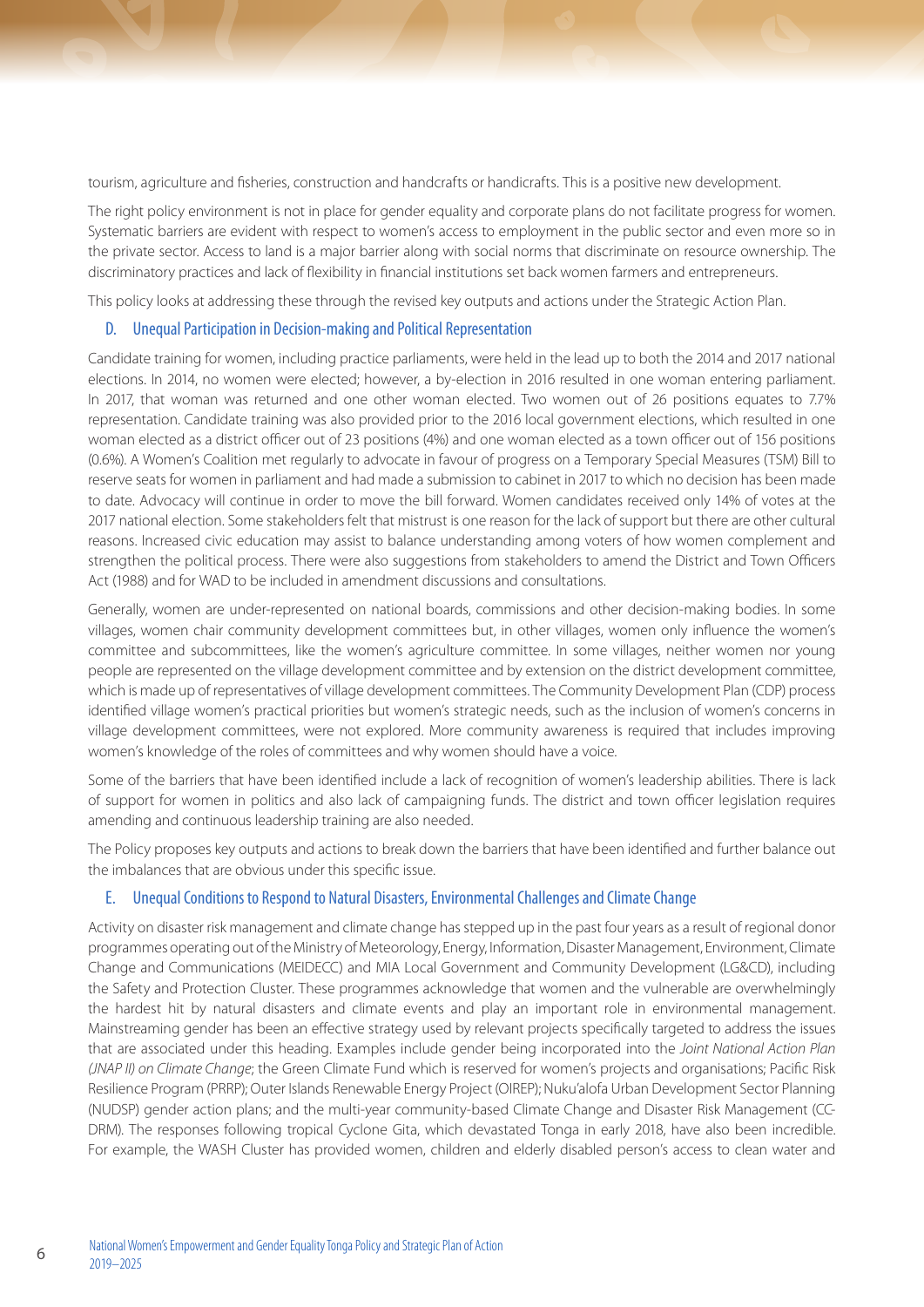sanitation and the WCCC providing post-Gita psycho-social support to those who were affected after the cyclone. In the 20 Stories of Resilience, mixed results were reported post-Gita by vulnerable groups. This has acknowledged the need for equal access to information and training on preparation and recovery and, at the same time, natural resource management. The use of formal and social media to raise awareness is effective and should continue to be used.

Some of the barriers identified by stakeholders include the feeling of exclusion from government services by those affected by Gita. Some town officers were also viewed as being uncooperative in the CC-DRM preparedness process. Additionally, some reports indicate that some district and town officers reflected favoritism by only supporting villagers who had voted for them. Agencies were seen to be duplicating response efforts, which confused those on the receiving end. This revealed the importance of constant two-way communication in the response efforts. There was also ad hoc data collection and sharing discovered in all areas of disaster preparedness and evacuation centres.

This Policy has designed relevant key outputs and actions that aim to achieve equal conditions to respond to natural disasters, environmental challenges and climate change.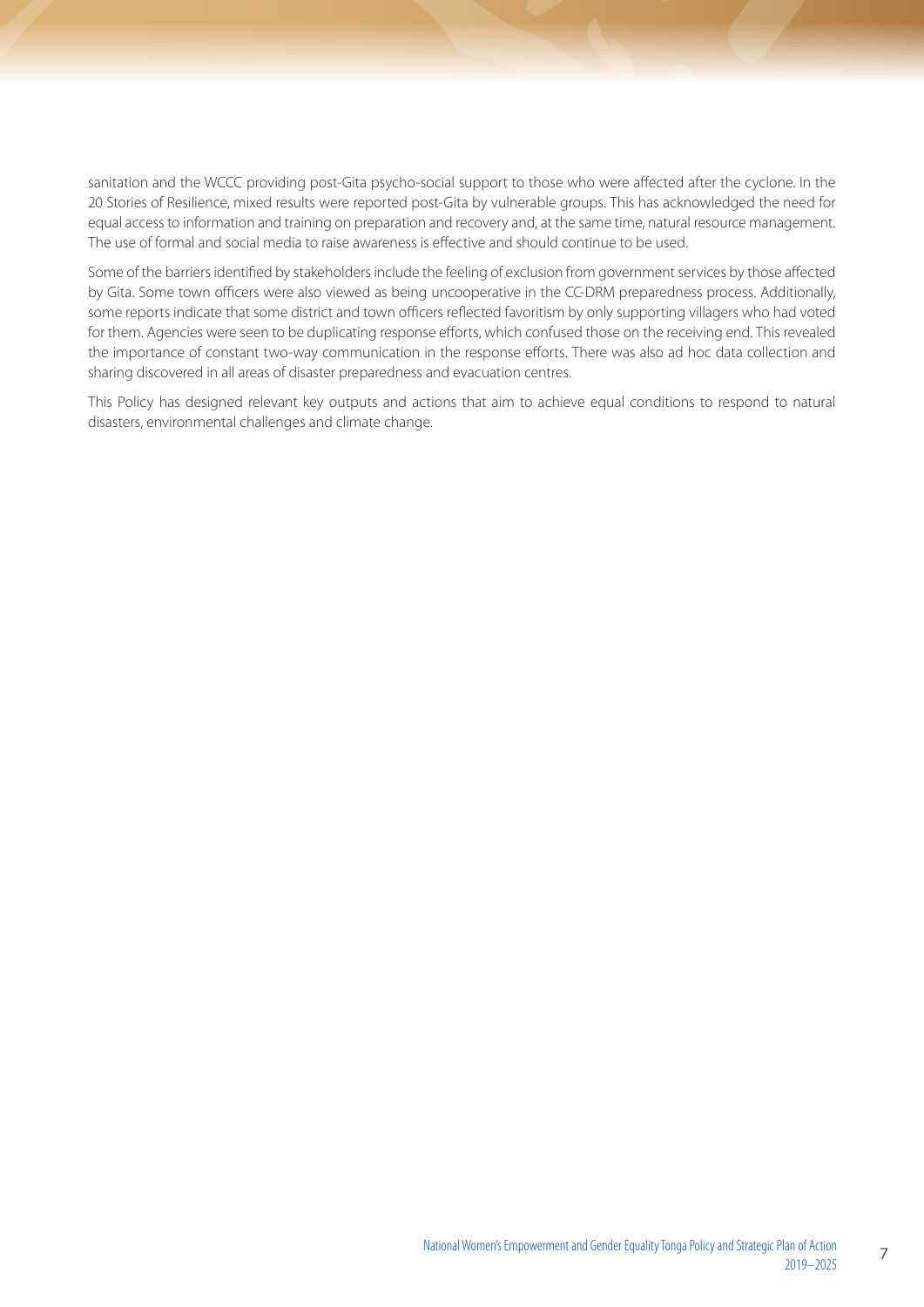# <span id="page-12-0"></span>**V. POLICY**

# *THE WOMEN'S EMPOWERMENT AND GENDER EQUALITY TONGA (WEGET)*

# A. VISION

Gender equity by 2025

That all women, men, girls and boys as a whole achieve equal access to economic, social, political and religious opportunities and benefits.

# B. PURPOSE OF THE POLICY

The policy proposes a revised set of agreed priorities and guidelines for the government and civil society to improve their capacity to address gender issues and enhance the well-being of the families by integrating a gender perspective in the process of developing laws, policies and programmes which will serve to ensure equal rights, opportunities and benefits for women and men.

# C. POLICY GOAL

The goal of the *WEGET* is to advance gender equality ensuring the active contribution and meaningful participation of both women and men in all spheres, and at all levels, of development and decision-making for the well-being of the family and for the benefit of the whole society.

# D. STRATEGY

Promoting universal and free participation and partnership of women and men in all spheres of life – religion, society, politics, economics, and culture.

Based on the proposed vision and strategy, Tonga must build a society that allows equal participation of women and men, young and old. Such a society will respect the uniqueness of each individual and will ensure that opportunities are fair and that each may play a role in society according to his or her abilities and ambitions. Striving for this will mean rethinking the rigidly defined roles of women and men. This can be achieved by providing opportunities and support for women to develop their abilities to maximise their participation and benefits from society.

The Policy acknowledges the greater struggle of women and men living in the Outer Islands as they have limited access to information and awareness-raising initiatives and on gender equality and human rights, which do not always reach them. Services to address their needs are more limited. They have less access to employment opportunities and their production reaches the market with difficulty. Hence greater attention needs to be given to ensure their fair contribution to the implementation of the Policy and benefits from it.

# E. GUIDING PRINCIPLES

The family is the basic and most important unit in society and equity in the family needs to be promoted, based on harmonious partnership between women and men, including wife and husband, including husband and wife.

 Women and men are equal partners in the development of Tonga and equal value needs to be given to their respective roles and responsibilities.

 Strong partnerships and coordination mechanisms need to be in place between the Women's Affairs Division, other line and sectoral ministries, CSOs and Tonga National Forum of Church Leaders.

 Mechanisms must be put in place to ensure that women and men living in Outer Islands contribute to the implementation of the Policy and benefit from it.

## F. PRIORITY POLICY OUTCOMES

In order to achieve gender equality that will benefit the whole of the society for future generations, the *WEDGET Policy*  proposes the following five (5) priority outcomes: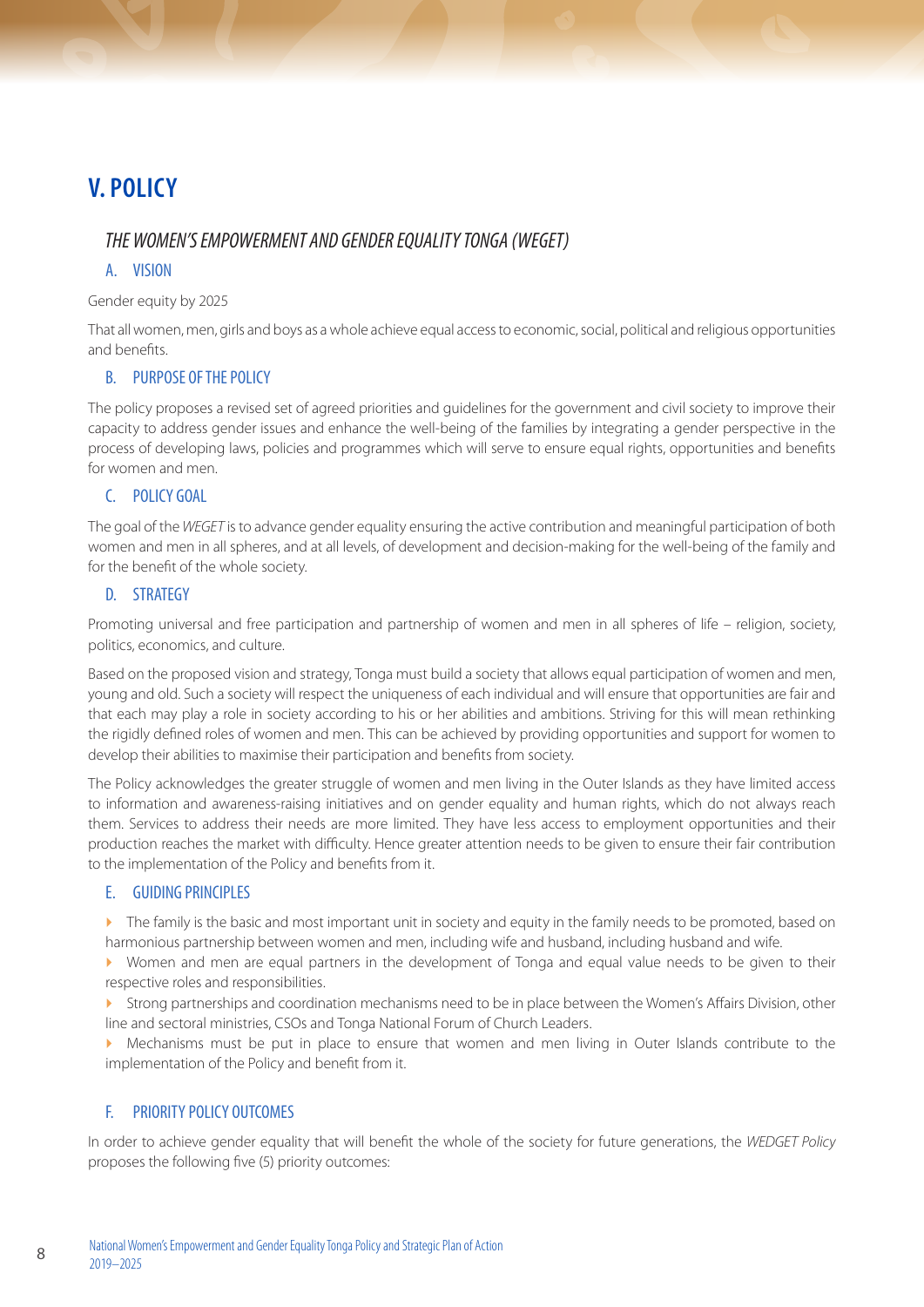<span id="page-13-0"></span>1. Enabling environment for mainstreaming gender across government policies, programmes and services, corporate budgeting and monitoring and evaluation

- 2. Families and communities prosper from gender equality
- 3. Equitable access to economic assets and employment
- 4. Increased women's leadership and equitable political representation
- 5. Create equal conditions to respond to natural disasters, environmental challenges and climate change

People with disabilities and vulnerable groups are integral to the five (5) priority outcomes..

# G. IMPLEMENTATION

The Women's Affairs Division is a national machinery that plays the leading role of coordinating, monitoring and providing advisory services in respect of this Policy. The implementation of the Policy requires the engagement of all sectors and all government agencies at both local and national levels. Each sector and agency concerned with the outcomes of the Policy must dedicate appropriate human, financial and material resources and are expected to play a leading role in achieving the outcomes in relation to their sector.

# H. MONITORING AND REPORTING

Monitoring and evaluation are critical for measuring the national progress toward gender equality and advancing the development and status of women. The NACGAD which is chaired by the MIA and comprises Chief Executive Officers and key stakeholders from civil society, will continue to monitor the implementation of the Policy, play an advisory role for directing interventions, and will report to parliament annually through the MIA. Each of the priority outcomes of this Policy will be overseen by NACGAD and relevant Sub-Committees. Through cabinet reports, its annual report, and other reports or forums, the Women's Affairs Division will inform the nation on the progress of the Policy outcomes. Such reports will highlight progress and achievements on implementing the Policy; provide information about recurrent and emerging gender issues; and draw attention to the need to have a greater impact in achieving the Policy outcomes. The key performance measures will incorporate:

- ▶ The SDG targets
- Equal opportunities for employment
- Equal access to productive and economic resources
- **Equal participation in decision-making at all levels**
- Increased involvement of men in addressing gender issues, especially gender-based violence
- Systematic collection and analysis of sex-disaggregated data and identification of gender gaps

 Linking national plans, *TSDFs*, policies and legislation to international and regional commitments such as the UN SDGs, *Pacific Plan*, the Pacific *Platform for Action*, the *Beijing Platform for Action*, the *Pacific Leaders Gender Equality Declaration*, *Convention on the Rights of the Child* and *SIDS Accelerated Modalities of Action Pathway.*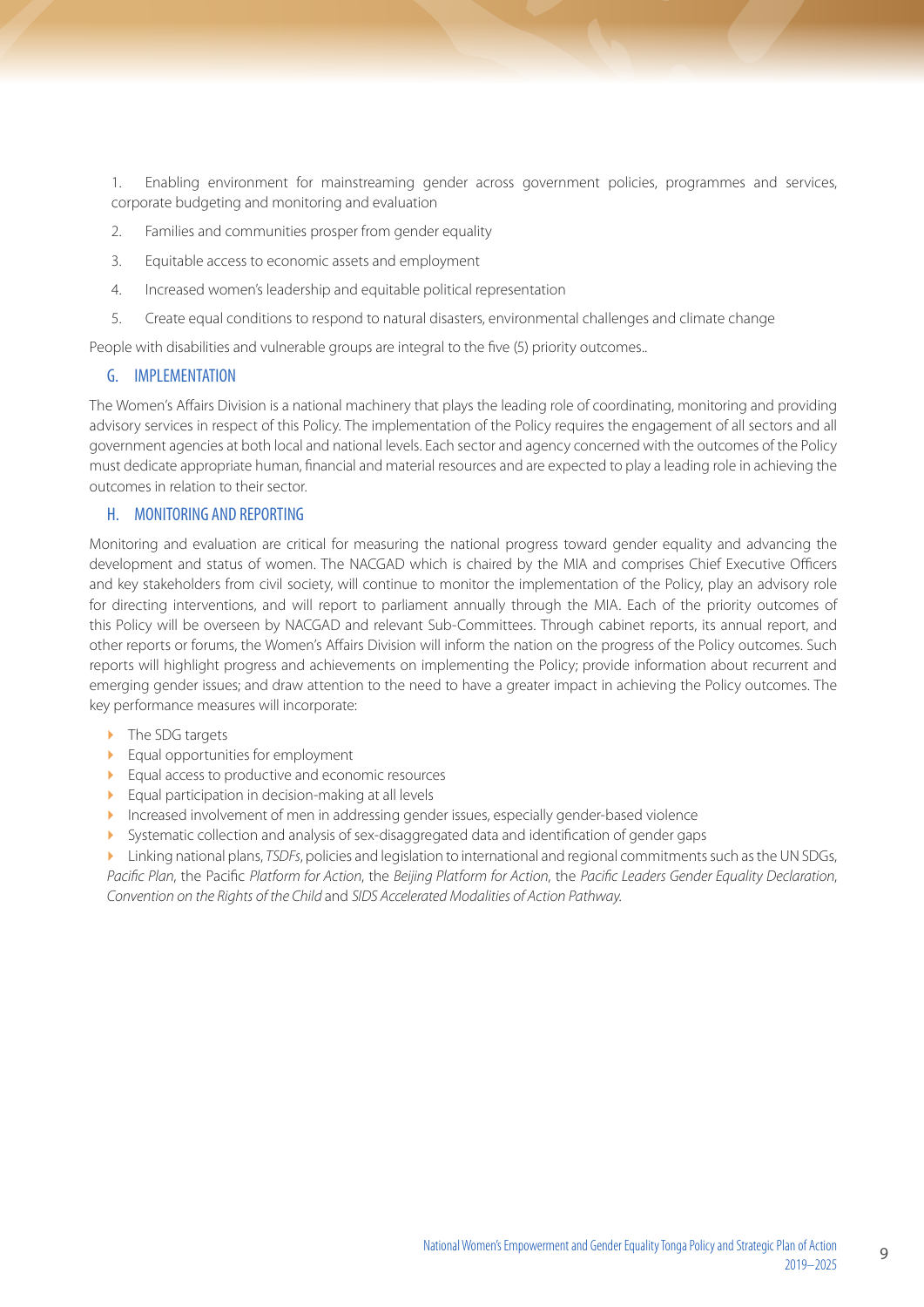# <span id="page-14-0"></span>**APPENDIX I: STRATEGIC PLAN OF ACTION 2019–2025**

# **Outcome 1:**

*Enabling environment for mainstreaming gender across government policies, programmes, services, corporate budgeting and monitoring and evaluation* 

# *Outputs and Key Actions:*

#### **1.1 Increased national capacity to address gender issues and promote values of gender equality**

1.1.1 Enhance the capacity and competency of the Women's Affairs Division (WAD) to coordinate, advise, monitor, and provide technical assistance to the government's institutions by mobilising adequate funding and human resources for the WAD to fulfil its mandate as the key gender policy oversight, advisory and monitoring unit.

1.1.2 Strengthen the capacity of relevant officers (policy advisers, planners, budgeters, monitoring and evaluation staff) in all ministries with respect to gender mainstreaming.

1.1.3 Develop partnership MOUs reflecting levels of engagement and coordination with stakeholders (e.g. NGOs, CSOs, faith-based organisations), to advocate, raise awareness, conduct media campaigns and play an effective role in promoting the values of gender equality and human rights across society.

#### **1.2 Gender perspectives are mainstreamed in government policies, programmes and services**

1.2.1 Develop and disseminate guidelines for gender mainstreaming in policy design, the management cycle and service delivery, using the Government's *Gender Mainstreaming Handbook* as a key resource. Include gender budgeting in corporate plans and gender monitoring and evaluation systems with gender targets and indicators, for all national, divisional and sectoral strategies and plans. Assist divisions to access MAPS (Mainstreaming, Acceleration and Policy Support) through the UN Joint Program.

1.2.2 Support the production and use of sex-disaggregated data and gender analysis to inform government policies and programmes.

1.2.3 Ensure job descriptions and terms of reference (TORs) of national and international project staff and consultants incorporate gender analysis and gender perspectives into all sectors and that the gender components of TORs are achieved by the end of the contract.

#### **1.3 The principle of gender equality is embedded in legislative and statutory reforms and policy initiatives across government**

1.3.1 Review existing laws, including local government law, and draft legislation for discriminatory clauses and amend, as required, to support gender equality and the government's national, regional and international commitments.

1.3.2 Provide orientation on gender equality and non-discrimination in the law to members of parliament in particular judges, magistrates and lawyers, and the whole justice sector on an ongoing basis to strengthen good governance

## **1.4 The NACDG monitors and publicly reports on progress made toward advancing gender equality and on implementation of the Policy**

1.4.1 Strengthen the capacity of the NACDAG to monitor progress and the impacts of government policies and programmes on gender equality.

1.4.2 Prepare an annual report on the achievements of the Policy's outcomes for the government, the National SDG Committee and public distribution.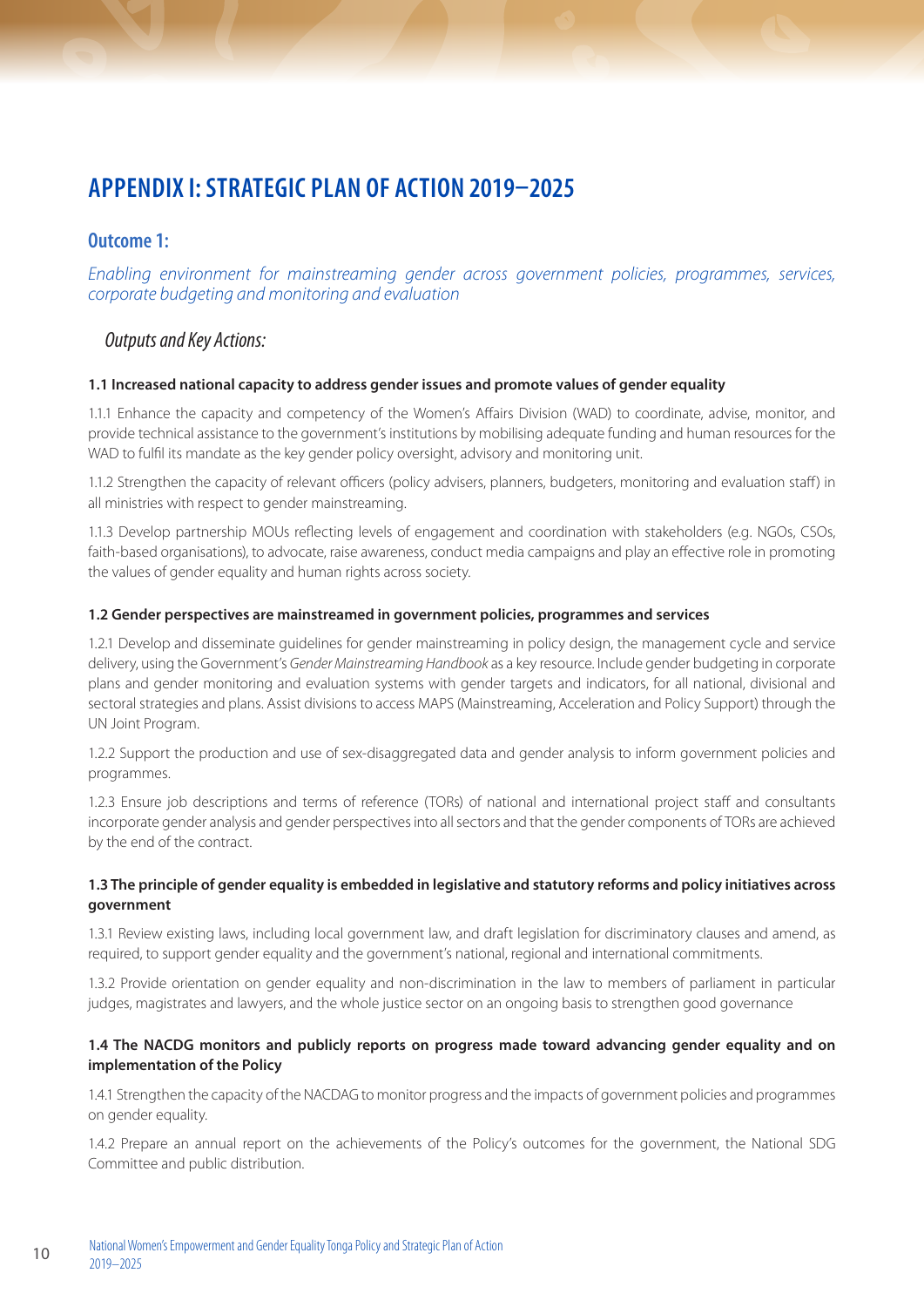#### **1.5 Build in competency and accountability mechanisms for gender mainstreaming**

1.5.1 Establish – through WAD – a close collaborative relationship with the Public Service Commission (PSC), National Planning, Ministry of Finance and Ministry of Foreign Affairs on progress with gender mainstreaming.

1.5.2 Support the PSC to review and strengthen the gender component of induction training for new public service recruits; provide information on the government's gender policy, and raise awareness of the benefits of gender mainstreaming and their individual responsibility to mainstream gender in their work.

1.5.3 Include gender mainstreaming capacity as a core competency to be developed or as a criteria for selection of all public service staff; incorporate responsibility to mainstream gender in TORs; and monitor adherence to this competency and fulfilment of this responsibility in performance reviews.

1.5.4 Strengthen collaboration between GFPs and WAD to access training and resources.

1.5.5 Put in place a centralised gender information management system which captures comprehensive disaggregated data and information in relation to gender and the family; make reports freely available on request.

1.5.6 Facilitate the training of trainers on gender analysis and gender mainstreaming for focal points from both public and private sectors, including civil society.

#### **Stakeholders:**

Ministry of Internal Affairs, Women's Affairs Division, Social Protection and Disability Division, Public Service Commission, Prime Minister's Office, Ministry of Finance, Ministry of Justice, all ministries, Members of Parliament, District Officers, Town Officers, Disabled Persons' Organisastions, NATA, civil society, churches, Youth Stakeholders Forum, development partners.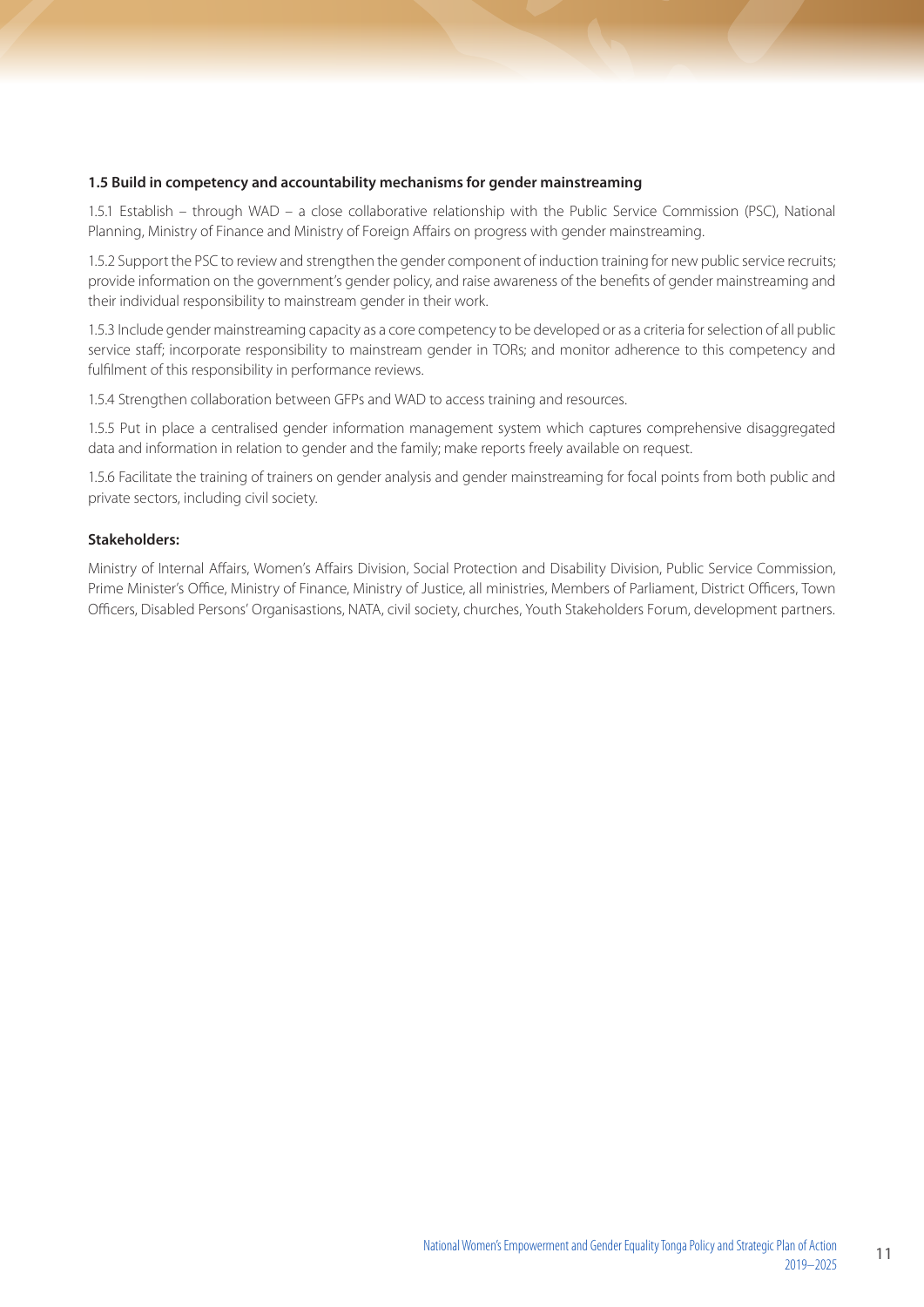# <span id="page-16-0"></span>**Outcome 2:**

# *Families and communities prosper from gender equality*

# *Outputs and Key Actions:*

#### **2.1 The values of gender equality are better understood and promoted in the family, workplace and society**

2.1.1 Develop a plan of action in favour of the *Convention on the Elimination of all forms of Discrimination Against Women (CEDAW)* for community awareness, sectoral consultations, capacity building of government, NGOs and faith-based organisations .

2.1.2 Support the ongoing review of the education curriculum in order to integrate into it gender equality, children's rights and the Tonga Family Life Education curriculum developed by UNFPA.

2.1.3 Develop an action plan and implement the *Convention on the Rights of the Child*, led by the MOE and Training and supported by relevant stakeholders. Advocate to change existing legislation, which permits child marriage, in order to reflect international commitments and better protect children and, in particular, girls.

2.1.4 Support the development of a *National Action Plan on Women, Peace and Security* with respect to relevant United Nations Resolutions.

2.1.5 Support peer training on gender equality for adolescent boys and girls, including those with disabilities, both in and out of school.

#### **2.2 Measures are in place to eliminate domestic violence and provide services to the victims**

2.2.1 Develop and implement a coordinated national prevention strategy and action framework that includes a national faith-based prevention strategy to prevent violence against women and girls (VAWG) by engaging faith denominations in Tonga, linking into the regional faith-based strategy for the Pacific, and supporting CSOs to develop – as agreed – joint, rights-based messaging in line with the national prevention strategy.

2.2.2 Support community mobilisation prevention programmes to effectively engage women and men, youth, girls and boys in communities to transform harmful attitudes, beliefs and norms pertaining to VAWG and to promote positive cultural and traditional values of love, reciprocity and respect.

2.2.3 Promote the concept of families free from violence, recognising the different forms of today's family units, such as female-headed households and blended families.

2.2.4 Support the mobilisation of community groups and male advocates (Community Network for Domestic Conflict Resolution) to intervene in favour of protecting victims of domestic violence and other forms of violence, facilitate access to counselling and settlement of domestic conflict and violence, and advocate for offenders to be held accountable.

2.2.5 Work with youth sports to challenge gender norms and empower women and girls to pursue the same sporting opportunities as men and boys and to participate equally in sports decision-making forums.

2.2.6 Continue to raise awareness and support implementation of the *FPA 2013*, in particular as it pertains to the prevention and response components of the Act, to challenging misconceptions about the Act, and to include young people in its implementation.

2.2.7 Strengthen multi-sectoral service delivery coordination in line with best practice, including development of the *National Service Delivery Protocol for Responding to Cases of Gender Based Violence (GBV)*.

2.2.8 Develop and implement minimum standards for survivor-centred GBV counselling, based on the measures WAD has already implemented in this area; maintain the national Domestic Violence helpline to provide immediate crisis support to survivors of violence; and continue to extend counselling services to women in rural areas.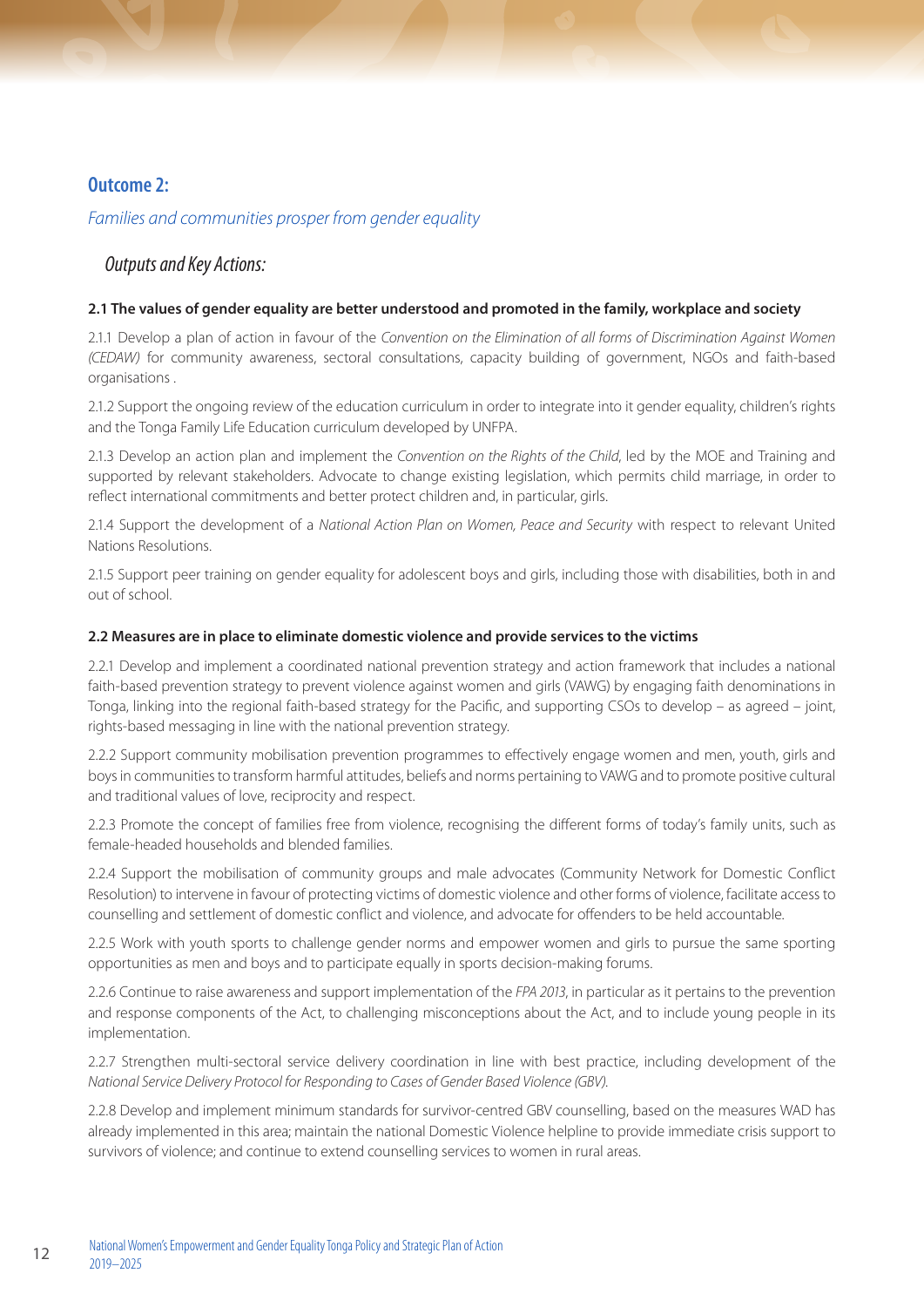2.2.9 Assess current pathways of GBV survivors through the health system. Support prioritisation of survivor-centred training and guidelines in order to strengthen GBV response within the health system. Develop a comprehensive GBV Training Strategy, inclusive of pre-service and in-service training priorities for all levels of health workers in health facilities, in order to support identification, referral and treatment of GBV survivors.

2.2.10 Map existing legislation and policy gaps in relation to VAWG, the Family Health and Safety Study recommendations, sexual and reproductive health and rights (SRHR), and UNFPA's report, "A Deeper Silence", in order to support a robust policy environment.

2.2.11 Deliver training to police and court officers focused on a survivor-centred approach to GBV prevention, protection and prosecution.

## **2.3 Improve sexual and reproductive health rights including access to family planning**

2.3.1 Support delivery of Family Life Education (FLE) in schools, grounded in the global evidence-informed technical guidance, which includes strong focus on gender, GBV, relationships, values, rights, and culture, both as a standalone and as infused topics across other areas of the curricula related to SRHR.

2.3.2 Map existing community-based FLE resources, tools and organisations for out-of-school FLE, with the aim to develop a standardised package and agreed network to deliver FLE in communities.

2.3.3 Review and report on social, cultural, religious and traditional norms and attitudes which prevent women's access to SRHR services, inclusive of those related to GBV incidence and care for persons with disabilities, to inform a *Behaviour Change Communication (BCC) Strategy.*

2.3.4 Conduct research in order to identify and analyse the socio-cultural context that contributes to adolescent pregnancy as well as the economic impacts of adolescent pregnancy. Drawing on this social norm research, develop and test information, education and communication (IEC) materials and multi-media products specific to the Tongan context and targeted at groups including adolescents, youth, and persons with disabilities. Lobby to ban the discriminatory practice of expelling pregnant teenagers from school.

2.3.5 Support inclusion of gendered adolescent and youth SRHR in the *National Youth Policy and Action Plan*.

2.3.6 Support peer education initiatives delivered by Tonga Family Health Association, Tonga Leitis Association and the Talitha Project on SRHR, targeting diverse groups of young people (adolescents, single/teen mothers, all affected populations).

## **Stakeholders:**

Ministry of Internal Affairs, Women's Affairs Division, Ministry of Health, Ministry of Police, Prisons and Fire Services, Ministry of Justice, Ministry of Education and Training, Public Service Commission, Parliament, Prime Minister's Office, Ministry of Finance, Social Protection and Disability Division, Disabled Person's Organisations , civil society, media, Church Leadership Forum, Youth Stakeholders Forum, UN Women, UNFPA and other development partners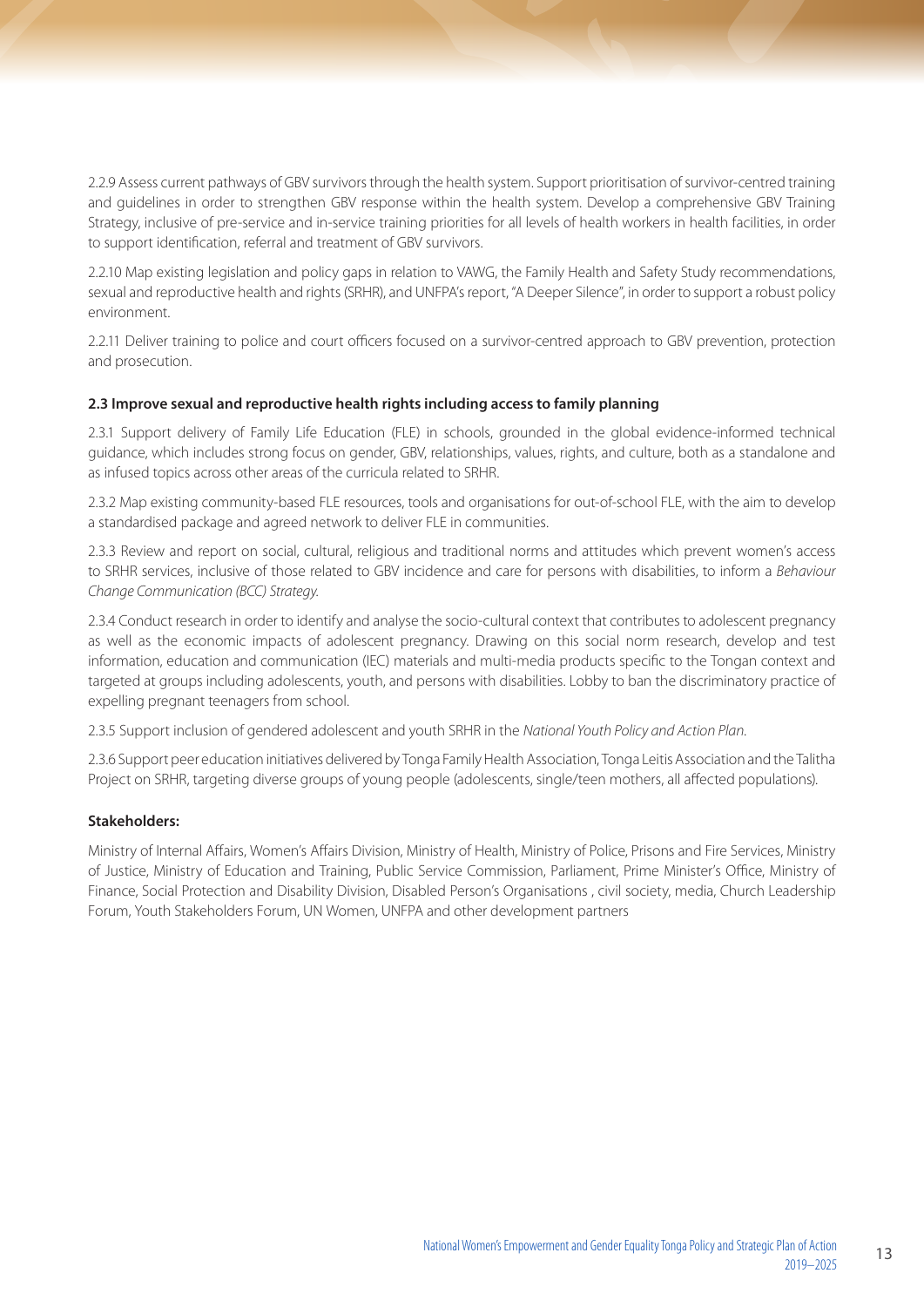# <span id="page-18-0"></span>**Outcome 3:**

# *Equitable access to economic assets and employment*

# *Outputs and Key Actions:*

#### **3.1 Increased women's access to economic opportunities including self-employment**

3.1.1 Enact and strengthen employment legislation in order to meet the standards of ILO Conventions on gender: 100— Equal Remuneration; 111—Discrimination (Employment and Occupation); 156—Workers with Family Responsibilities; and 183—Maternity Protection.

3.1.2 Identify and strengthen enabling mechanisms for the implementation of business development/income-generating opportunities (aquaculture, traditional farming practices, cash crops, organic production, food processing, small business management, computer skills, etc.), including in rural areas and outer islands.

3.1.3 Support establishment of women's groups in the most vulnerable, remote communities. Recognise the different capacities of vulnerable populations and support them to plan and pursue economic activities and to achieve access to markets.

3.1.4 Schedule regular National Women's Handicraft Expos in Tonga and support women's groups to access overseas festivals and trade fairs for the sale of handicrafts.

3.1.5 Support the Small Business Advisory Centre to provide comprehensive advisory services to both women and men in the creation and development of sustainable enterprises, ensuring that the needs of women entrepreneurs are well served.

3.1.6 Promote sustainable women's business development in the tourism and cultural industries. Using a value chain approach, support women's businesses through training in order to foster their innovation and improve the quality of their products.

3.1.7 Ease legislative, administrative and financial procedures needed to formalise micro-enterprises, enabling women small entrepreneurs to strengthen their enterprises.

3.1.8 Encourage a long-term government commitment, both human and financial, to gender-mainstreamed flexible technical and vocational education throughout Tonga, with a continued focus on remote areas and vulnerable populations (e.g. female-headed households, women and men with disabilities and all affected populations). Provide business management skills, value chain and marketing training customised to women entrepreneurs' needs and capacities for sustainability.

## **3.2 Equal access to and effective management of productive and economic resources**

3.2.1 Commission research on Tongan women's contribution to Gross Domestic Product.

3.2.2 Facilitate women's access to financial services, capital formation and insurance for small and micro-enterprises, including for survivors of domestic violence.

3.2.3 Conduct training and disseminate information about family budgeting and effective management of family financial resources.

3.2.4 Investigate how remittances can be used to support development of women's small businesses.

3.2.5 Prepare a submission for government on a culturally appropriate model of equal land rights and equal ownership of productive assets for men and women.

#### **3.3 Improved working conditions supportive to the parental and family roles of women and men**

3.3.1 Promote appropriate and adequate leave entitlement for mothers and fathers to ensure the healthy growth of newborn children, and promote equitable sharing of child care and related responsibilities (e.g. sick leave, vacation leave, parental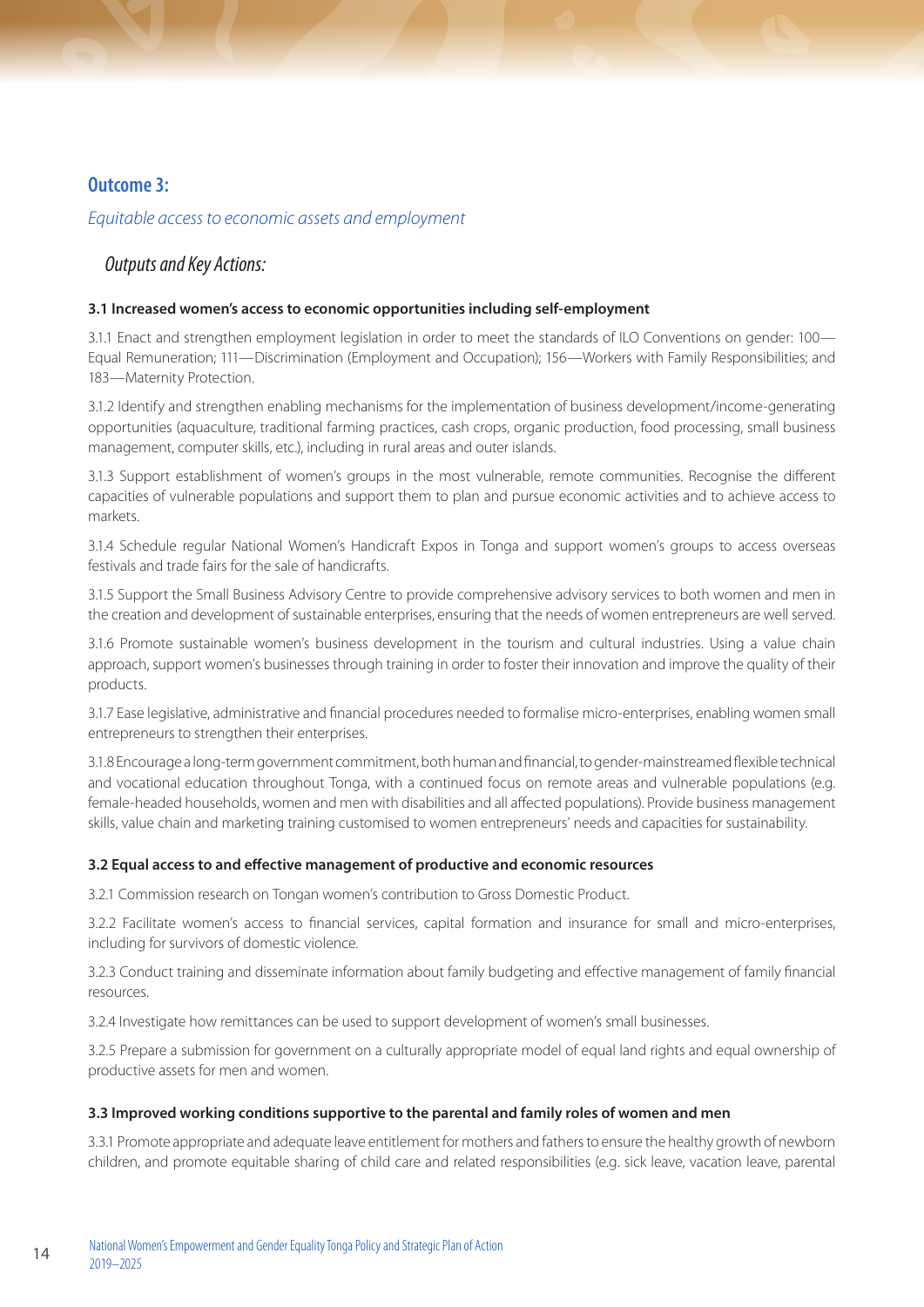leave) both in the public and private sectors.

3.3.2 Support development of services for families (e.g. affordable pre-school, day care centres for children, community services for elderly people and persons with disabilities).

3.3.3 Conduct a time-use survey on the division of labour and tasks at the family level and raise awareness about the benefits of sharing household responsibilities.

3.3.4 Survey female government scholarship recipients to identify levels of seniority in the workforce and barriers to accessing professional opportunities (e.g. child birth).

#### **Stakeholders:**

Ministry of Internal Affairs, Women's Affairs Division, Ministry of Education and Training, Public Service Commission, Prime Minister's Office, Ministry of Finance, Ministry of Justice, Ministry of Agriculture, Ministry of Agriculture, Food, Forests and Fisheries, MCCTIL, Ministry of Tourism and Culture, Financial Institutions, Social Protection and Disability Division, Disabled Person's Organisations , Women in Sustainable Enterprises, civil society, Youth Stakeholders Forum, training institutions, private sector, development partners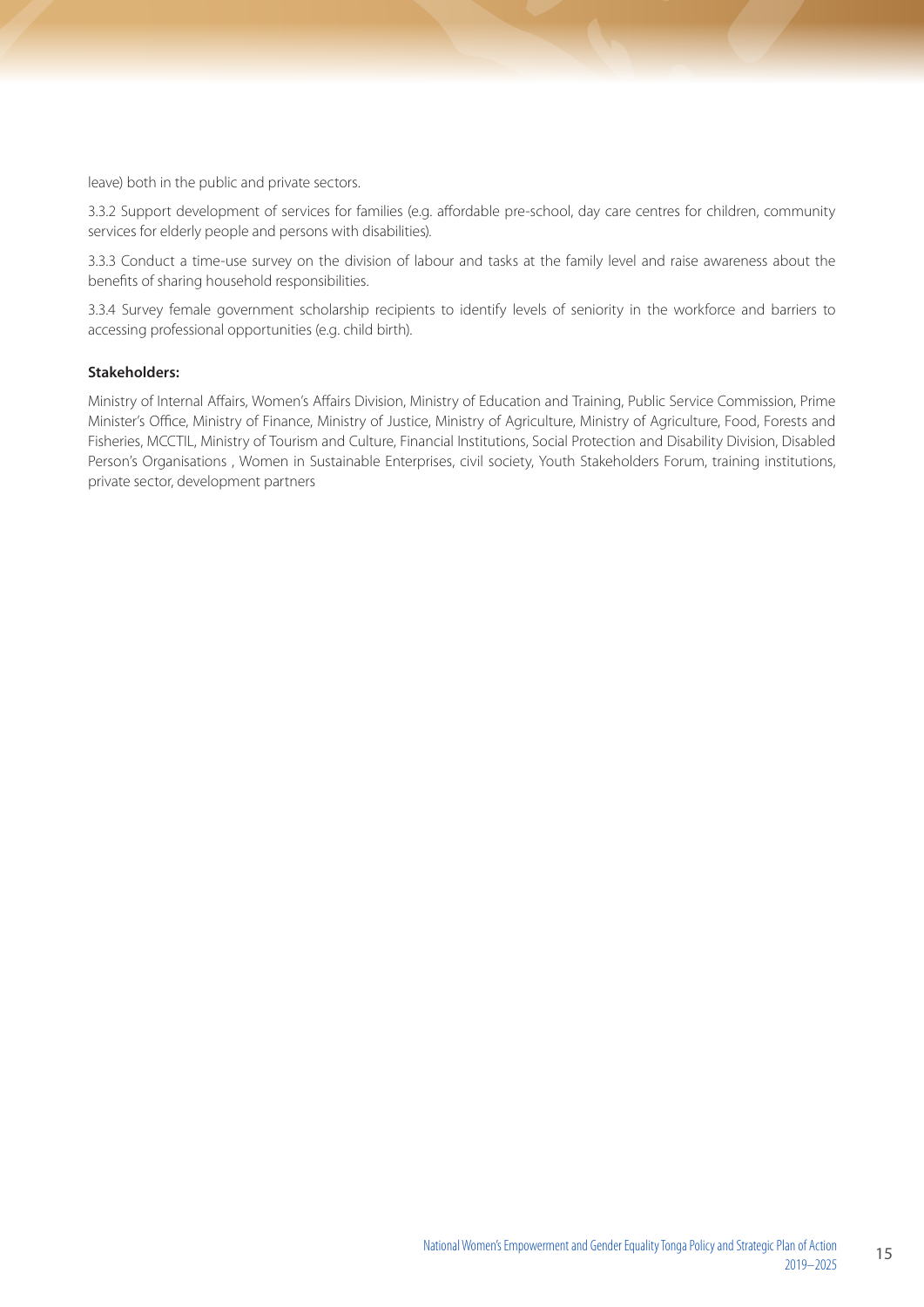# <span id="page-20-0"></span>**Outcome 4:**

# *Increased women's leadership and equitable political representation*

# *Outputs and Key Actions:*

#### **4.1 Increased representation of women in parliament and in elected local government offices**

4.1.1 Support CSOs, faith-based organisations and youth groups to make women's leadership roles visible in the private sector, faith-based organisations, and civil society, and raise awareness about women's capacity to be leaders, their actual contribution to the well-being and development of their communities and society overall, and the positive role women can play in parliament and in local governance institutions.

4.1.2 Support women candidates and elected representatives to build confidence and develop agency to increase their influence on political debates pertaining to gender equality and social inclusion.

4.1.3 Support adult and youth community civic education initiatives and review school curricula to integrate leadership training for all students. Support Youth parliament activities.

4.1.4 Conduct studies to identify obstacles faced by women who wish to run for election; and to identify which factors influence voters' choices (notably the reasons women and men are typically unsupportive of women candidates). Raise awareness about temporary measures and other approaches to foster dialogue on an effective strategy to promote the equitable political representation of women in parliament.

4.1.5 Develop a programme to build media capacity in favour of analysing how gender issues affect family, social and economic development of Tonga, treating female and male candidates fairly and equally, promoting gender equality, particularly for disabled populations, and explaining the benefits of women's participation in political affairs. Support practice parliament training.

## **4.2 Increased participation of women in decision-making in all spheres of society**

4.2.1 Support women's networking to foster support for women in leadership positions, especially in political positions.

4.2.2 Support continuous leadership training for women seeking to be candidates in local or national elections as well as for those pursuing leadership roles in their professions or in civil society.

4.2.3 Promote the participation of all members of the family in important decision-making.

4.2.4 Develop a database on women in politics and in leadership positions, including boards, in the public and private sectors.

#### **Stakeholders:**

Ministry of Internal Affairs, Women's Affairs Division, Ministry of Education and Training, Public Service Commission, Prime Minister's Office, Ministry of Finance, Ministry of Justice, Members of the Parliament, District Officers, Town Officers, Electoral Commission, Social Protection and Disability Division, Disabled Person's Organisations , civil society, Youth Stakeholders Forum, Church Leadership Forum, media, private sector, development partners.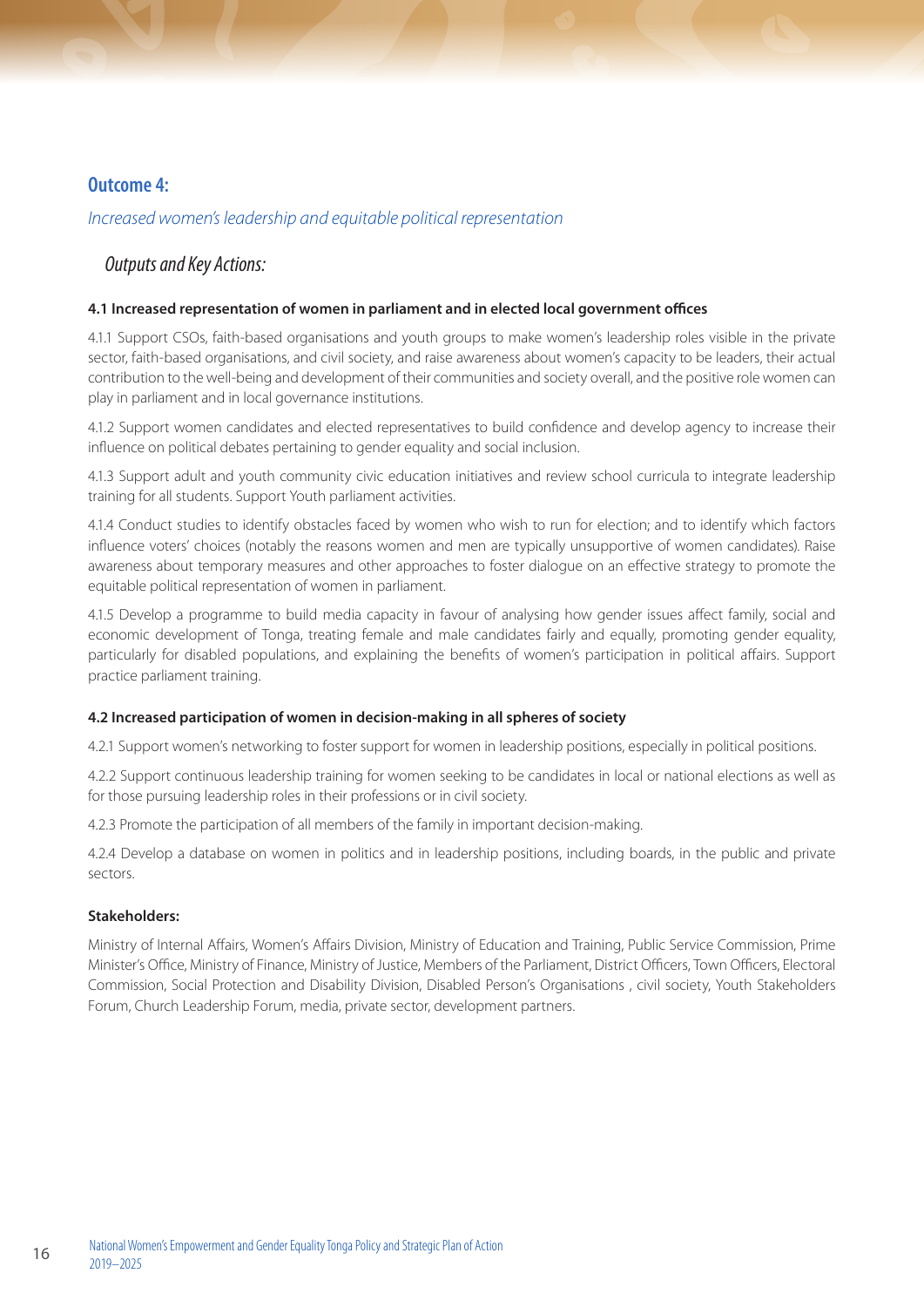# <span id="page-21-0"></span>**Outcome 5:**

*Create equal conditions to respond to natural disasters, environmental challenges and climate change*

# *Outputs and Key Actions*

#### **5.1 Improved knowledge about the gender perspectives in response to natural disasters and environmental and climate change adaptation**

5.1.1 Build the competency of the Ministry of Meteorology, Energy, Information, Disaster Management, MEIDECC, including the National Emergency Management Office, and civil society stakeholders in mainstreaming gender in disaster risk preparedness and climate change adaptation strategies and plans.

5.1.2 Support the Division of Climate Change to achieve the gender targets of JNAP II.

5.1.3 Conduct a study to identify local knowledge regarding the distribution of responsibilities within the family in preparation for, and response to, natural disasters and the distribution of roles and responsibilities in the household's strategy to adapt to environmental and climate stresses.

5.1.4 Disseminate information to the public on preparing for the different gender impacts of natural disasters, environmental change and climate change adaptation.

# **5.2 Increased capacity of households to respond to natural disasters and to the impacts of environmental challenges and climate change**

5.2.1 Ensure equal access to information for all members of households as it pertains to preparatory measures to natural disasters (e.g. emergency measures; safe roads and shelters; securing the house and productive assets; protecting lives; and other important measures). Improve the maintenance and adaptation of basic infrastructure and services (hospitals, roads, communication, water and sanitation, waste management, energy supply) to climate stresses.

5.2.2 Raise awareness of the increased vulnerability of certain members of the family (pregnant and lactating women, children, elderly people, people with disabilities) and certain households, and ensure they receive proper attention in the preparedness and recovery phases.

5.2.3 Support initiatives to improve the management and conservation of natural resources, notably of biodiversity, sustainable land use, water resources, coastal fisheries, and forests. Build the capacity of populations living in rural areas and in the outer islands to diversify or adapt their livelihoods in an effort to increase their resilience to natural disasters and climate change.

5.2.4 Support initiatives to improve conservation of energy (in particular in relation to electricity consumption and transport), and promote technologies for renewable energy as a mitigation and adaptation measure, keeping in mind that energy services must serve the needs of the household and livelihoods.

## **Stakeholders**

Ministry of Internal Affairs, Women's Affairs Division, Ministry of Education and Training, Ministry of Meteorology, Energy, Information, Disaster Management, Climate Change and Communications, NEMO, Public Service Commission, Prime Minister's Office, Ministry of Finance, Ministry of Justice, Members of the Parliament, District Officers, Town Officers, Electoral Commission, Social Protection and Disability Division, Disabled Person's Organisations , civil society, Youth Stakeholders Forum, Church Leadership Forum, media, private sector, development partners.